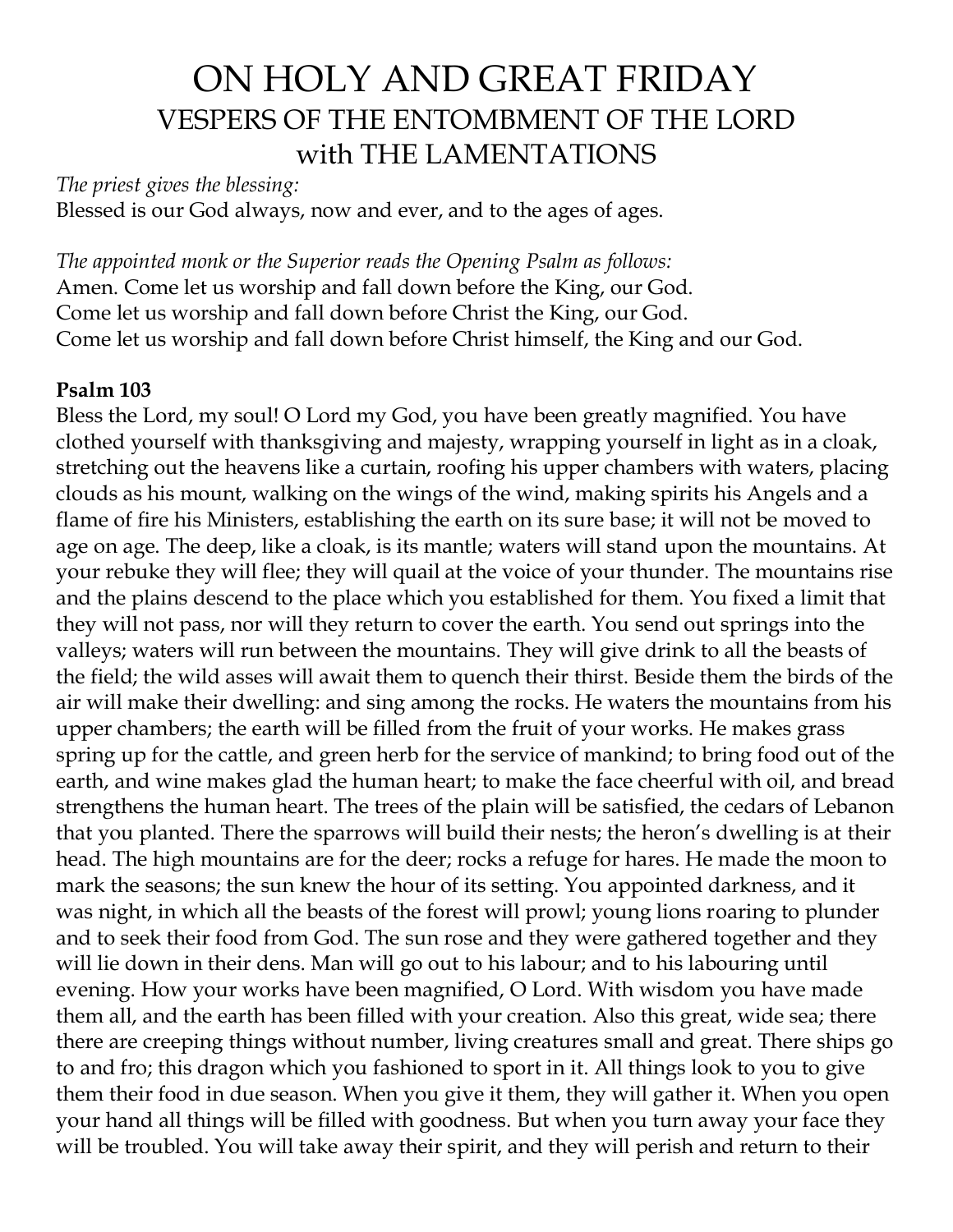dust. You will send forth your spirit, and they will be created, and you will renew the face of the earth. May the glory of the Lord endure to the ages. The Lord will rejoice at his works. He looks upon the earth and makes it tremble. He touches the mountains, and they smoke. I will sing to the Lord while I live; I will praise my God while I exist. May my words be pleasing to him. While as for me, I shall rejoice in the Lord. O that sinners might perish from the earth, and the wicked, so that they are no more. Bless the Lord, my soul! The sun knew the hour of its setting: you made darkness, and it was night. How your works have been magnified, O Lord. With wisdom you have made them all!

Glory to the Father and to the Son and to the Holy Spirit, now and ever, and to the ages of ages. Amen. Alleluia, Alleluia, Alleluia. Glory to you, O God. (x3)

#### **Litany of Peace**

**Deacon:** In peace let us pray to the Lord. **Reader:** Lord, have mercy. **[and so after each petition]**

For the peace from above and for the salvation of our souls, let us pray to the Lord.

For the peace of the whole world, for the stability of the holy Churches of God, and for the union of all, let us pray to the Lord.

For this holy house and for those who enter it with faith, reverence, and the fear of God, let us pray to the Lord.

For our archbishop and father  $\_\_\_\_$  for the honorable priesthood, the diaconate in Christ, for all the clergy and the people, let us pray to the Lord.

For the civil authorities of this country and for those serving in its armed forces, let us pray to the Lord.

For this city, for every monastery, city, and countryside, and for those who in faith dwell in them, let us pray to the Lord.

For good temperance of the air, abundance of the fruits of the earth, and for peaceful seasons, let us pray to the Lord.

For travelers by land, sea, and air, the sick, the suffering, the imprisoned, and for their salvation, let us pray to the Lord.

For our deliverance from all affliction, wrath, danger, and necessity, let us pray to the Lord.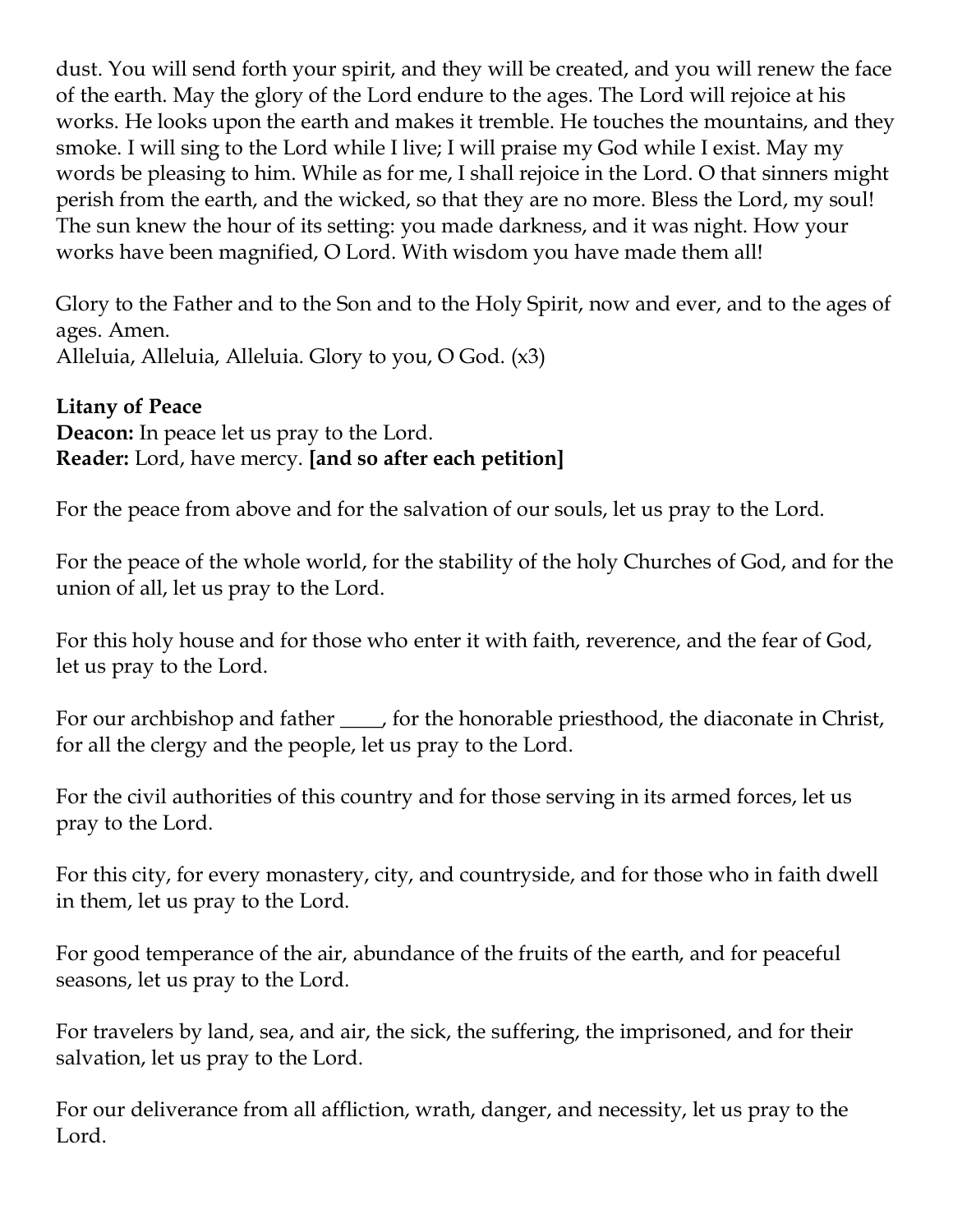Help us, save us, have mercy on us, and keep us, O God, by your grace.

Remembering our all-holy, pure, most blessed, and glorious Lady, the Birthgiver of God and ever-virgin Mary, with all the saints, let us offer ourselves and one another, and our whole life to Christ God.

**Reader:** To you, O Lord. **Priest:** For to you is due all glory, honour and worship, to the Father, and to the Son and to the Holy Spirit, now and ever, and to the ages of ages. **People:** Amen.

#### **Psalm 140 – Tone 1**

Lord, I call upon You, hear me! Hear me, O Lord! Lord, I call upon You, hear me! Receive the voice of my prayer, when I call upon You!// Hear me, O Lord!

Let my prayer arise in Your sight as incense, and let the lifting up of my hands be an evening sacrifice!// Hear me, O Lord!

[A] Set a guard, O Lord, on my mouth: and a strong door about my lips.

[B] Do not incline my heart to evil words: to make excuses for my sins.

[A] With those who work iniquity: let me not unite with their elect.

[B] The just will chastise me with mercy and reprove me: but let not the oil of sinners anoint my head.

[A] For yet my prayer shall be in their pleasures: their judges have been swallowed up near the rock.

[B] They will hear my words for they are sweet: as a clod of earth is crushed upon the ground their bones have been scattered at the mouth of Hell.

[A] For my eyes look to you, O Lord, my Lord: I have hoped in you, do not take away my soul.

[B] Keep me from the snare that they have hidden for me: and from the traps of evil-doers.

[A] The sinners will fall into their own net: I am alone until I pass by.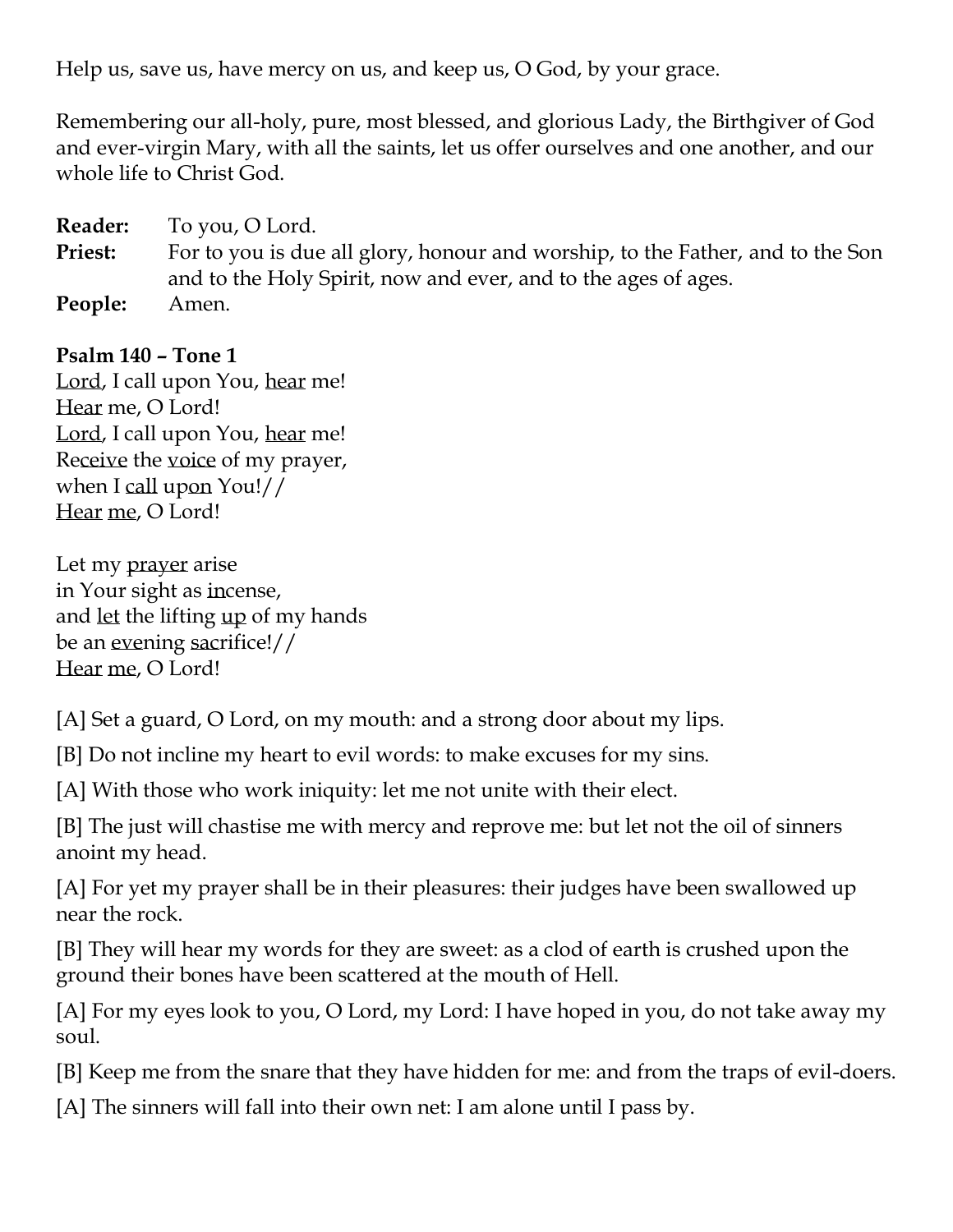## **Psalm 141**

[B] With my voice I cried to the Lord: with my voice I entreated the Lord.

[A] I will pour out my entreaty before him: and tell him all my trouble.

[B] When my spirit was faint: you knew my path.

[A] In the way where I walked: they had hidden a snare for me.

[B] I looked to my right hand and saw: but there was none who knew me.

[A] Escape is gone from me: and there is none who seeks for my soul.

[B] I cried to you, Lord, I said, 'You are my hope: my portion in the land of the living.'

[A] Give heed to my supplication: for I am brought very low.

[B] Deliver me from those who persecute me: for they are too strong for me.

[A] Bring my soul out of prison: that I may confess your name.

[B] The just will await me: until you reward me.

# **Psalm 129**

[A] Out of the depths I have cried to you, O Lord: Lord hear my voice.

[B] O let your ears be attentive: to the voice of my supplication.

*6. If you, Lord, should mark iniquities: Lord, who will stand? But there is forgiveness with you.* **Tone 1**

All creation was changed by fear when it saw You hanging upon the Cross, O Christ; the sun was darkened, and the foundations of the earth were shaken; all things were suffering with you, the Creator of them all. You endured willingly for us. Lord, glory to you!

*5. For your name's sake I have waited for you, O Lord: my soul has waited on your word: my soul has hoped in the Lord.*

All creation was changed by fear when it saw You hanging upon the Cross, O Christ; the sun was darkened, and the foundations of the earth were shaken; all things were suffering with you, the Creator of them all. You endured willingly for us. Lord, glory to you!

*4. From the morning watch until night, from the morning watch: let Israel hope in the Lord. By Theophanes the Protothronos.*

**Tone 2** Impious and lawless people, why do you meditate vain things? Why have you condemned the life of all to death? O great marvel!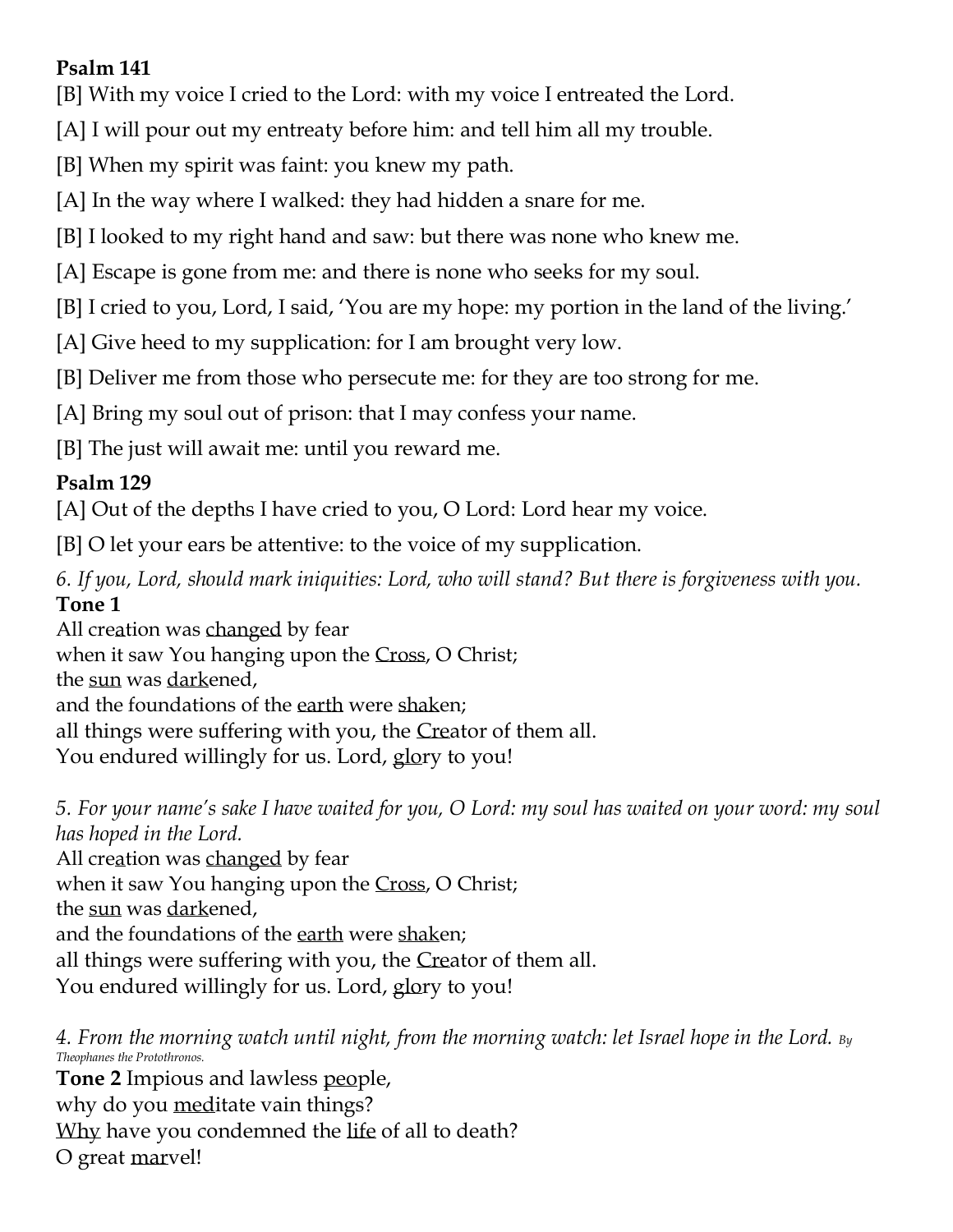That the Creator of the world, who loves mankind, is betrayed into the hand of transgressors and lifted up on a tree, that he may free the prisoners in Hell.// Long-suffering Lord, glory to you!

*3. For with the Lord there is mercy, and with him plentiful redemption: and he will redeem Israel from all his iniquities.*

Today the blameless Virgin, when she saw you hanging on the Cross, with a mother's love she lamented, bitterly wounded in her heart, groaning in lamentation from the depth of her soul, she struck her cheeks and tore her hair; and so, beating her breast, she cried out with grief, 'Woe is me, my divine child! Woe is me, light of the world! Why have you left my sight, Lamb of God?' Therefore the armies of the Bodiless Powers were seized with terror as they said,// 'Lord, beyond understanding, glory to you!'

*2. Praise the Lord, all you nations: praise him all you peoples.* When she saw you, O Christ, the Creator and God of all, hanging on the Cross, she who bore you without seed, cried bitterly: My Son, where has the beauty of your form departed? I cannot bear to see you unjustly crucified; hasten then, arise,// that I too may see your resurrection from the dead on the third day.

*1. For his mercy has been mighty towards us: and the truth of the Lord endures to the ages.* Today the Master of creation stands before Pilate, and the Creator of all things is given up to a Cross, led like a lamb by his own will. He has been transfixed with the nails, and he has been pierced in the side, and the lips of the One who rained down the manna are touched with a sponge. The Redeemer of the world is struck on the cheeks, and the Fashioner of all things is mocked by his own servants. O the Master's love for mankind! For those who crucify him he implored his own Father, saying,// 'Forgive them this sin, for they do not know, the lawless, how wrongfully they act'.

*Glory to the Father and to the Son and to the Holy Spirit*. **Tone 6** Ah! how did the lawless assembly condemn the King of creation to death,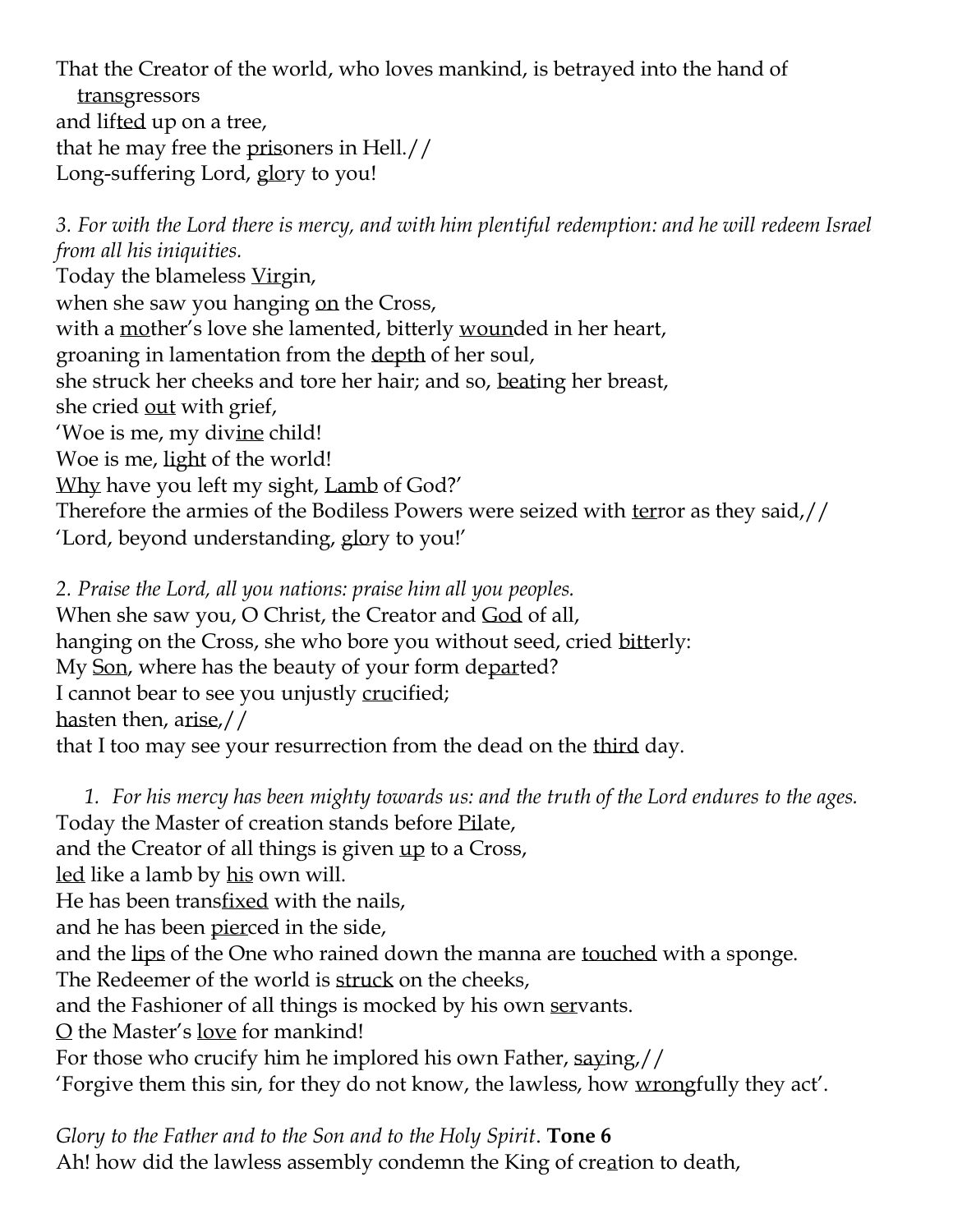without shame as they recalled benefits with which he had protected them, as he reminded them, saying, 'My people, what I have done to you? Have I not filled Judea with marvels? Have I not raised the dead with a word? Have I not healed every sickness and disease? How then have you repaid me? Why have you forgotten me, giving me blows for healings; putting me to death in return for life; hanging your benefactor on a Tree as a malefactor, the lawgiver as a lawbreaker, the King of all as one condemned.'// Long-suffering Lord, glory to you!

#### *Now and ever and to the ages of ages. Amen.* **Same Tone**

A fearful and marvellous mystery is seen to come to pass today. The Invisible is grasped, the One who loosed Adam from the curse is bound, the One who tries hearts and reins is tried; the One who shut the abyss is shut up in prison. He, before whom the Powers of heaven stand in fear, stands before Pilate; the Fashioner is struck by hand of the thing he fashioned; he who judges the living and the dead, is condemned to a Tree; the destroyer of Hell is shut up in a tomb. You bear all things with compassion, and save all from the curse,// long-suffering Lord, glory to you!

### **The Entrance with the holy Gospel**

*And they go out at once through the northern door, the Deacon going first. And, standing directly in front of the holy doors, the Deacon says:* Let us pray to the Lord.

*The Priest, bowing his head, says quietly the prayer of the entrance:*

In the evening, in the morning, and at noon, we praise, bless, give thanks, and pray to you, Master of all, Lord who love mankind. Make our prayer arise straight like incense before you, and let not our hearts incline to words or thoughts of evil, but deliver us from all who seek after our souls, for toward you, Lord, Lord, are our eyes and in you we have hoped, our God, do not put us to shame, for to you is due all glory, honor, and worship, to the Father and to the Son and to the Holy Spirit, now and ever and to the ages of ages. Amin.

**Deacon:** Bless, Master, the holy entrance.

*The Priest blesses toward the east, saying:*

Blessed is the entrance of your holy place, always, now and ever and to the ages of ages. **Deacon:** Amin.

**Deacon:** Wisdom. Upright!

## **O GLADSOME LIGHT**

O Gladsome Light of the holy Glory of the immortal Father,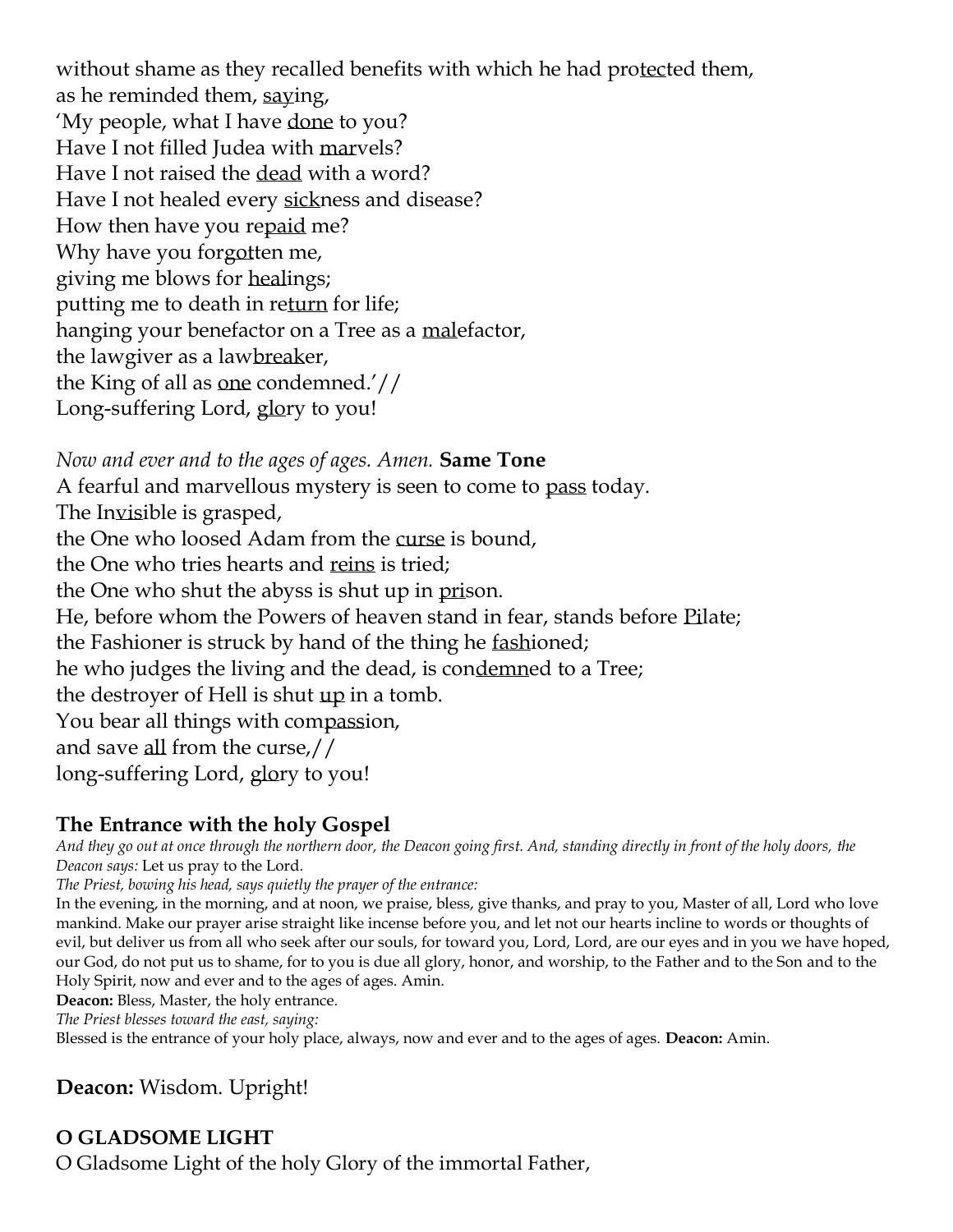Heavenly, holy, blessed Jesus Christ, Now that we have come to the setting of the sun And behold the light of evening, we praise God, Father, Son, and Holy Spirit. For meet it is at all times to worship Thee With voices of praise, O Son of God And Giver of Life. Therefore all the world doth glorify Thee.

| Deacon:        | Let us attend!                                                           |
|----------------|--------------------------------------------------------------------------|
| <b>Priest:</b> | Peace to all!                                                            |
| <b>Reader:</b> | And to your spirit!                                                      |
| Deacon:        | Wisdom! The prokeimenon in the fourth tone: They divide my garments      |
|                | among them, / and for my raiment they cast lots.                         |
| <b>Choir:</b>  | They divide my garments among them, / and for my raiment they cast lots. |
| Deacon:        | O God, my God, why have you forsaken me?                                 |
| <b>Choir:</b>  | They divide my garments among them, / and for my raiment they cast lots. |
| Deacon:        | They divide my garments among them,                                      |
| Choir:         | and for my raiment they cast lots.                                       |

- **Deacon:** Wisdom!
- **Reader:** The Reading is from Exodus. [33:11-23]
- **Deacon:** Let us attend.

**Reader:** Thus the Lord used to speak to Moses face to face, as one speaks to a friend. Then he would return to the camp; but his servant, Jesus son of Nun, would not leave the tent. Moses said to the Lord, 'See, you have said to me, 'Bring up this people'; but you have not let me know whom you will send with me. Yet you have said, 'I know you by name, and you have also found favour in my sight.' Now if I have found favour in your sight, show me your ways, so that I may know you and find favour in your sight. Consider too that this nation is your people.' He said, 'My presence will go with you, and I will give you rest.' And he said to him, 'If your presence will not go, do not carry us up from here. For how shall it be known that I have found favour in your sight, I and your people, unless you go with us? In this way, we shall be distinct, I and your people, from every people on the face of the earth.' The Lord said to Moses, 'I will do the very thing that you have asked; for you have found favour in my sight, and I know you by name.' Moses said, 'Show me your glory, I pray.' And he said, 'I will make all my goodness pass before you, and will proclaim before you the name, 'The Lord'; and I will be gracious to whom I will be gracious, and will show mercy on whom I will show mercy. But,' he said, 'you cannot see my face; for no one shall see me and live.' And the Lord continued, 'See, there is a place by me where you shall stand on the rock; and while my glory passes by I will put you in a cleft of the rock, and I will cover you with my hand until I have passed by; then I will take away my hand, and you shall see my back; but my face shall not be seen.'

#### **After the reading:**

**Deacon:** Wisdom!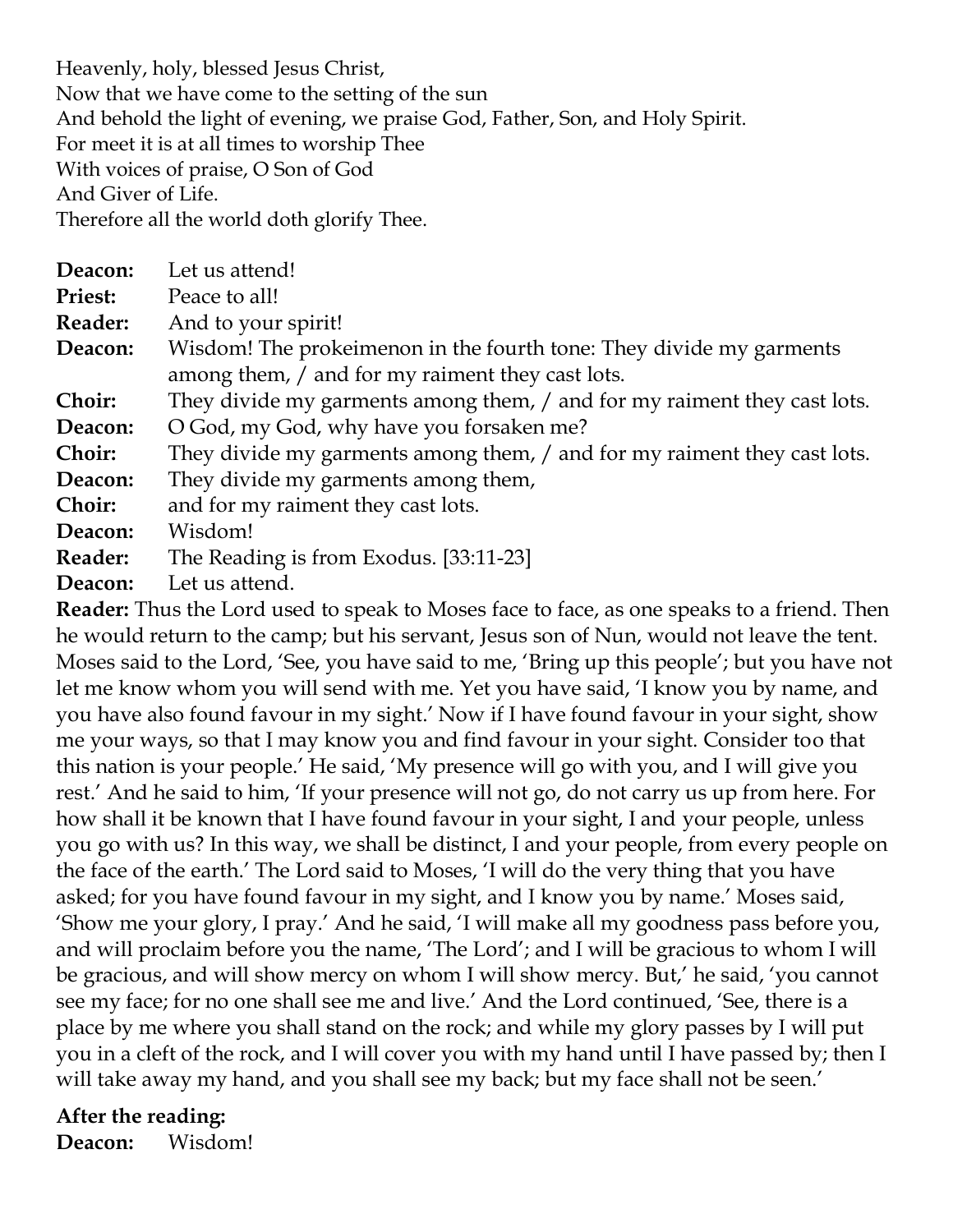**Reader:** The prokeimenon in the fourth tone: Judge, O Lord, those who wrong me; / fight against those who fight against me.

**Choir:** Judge, O Lord, those who wrong me; / fight against those who fight against me.

**Deacon:** They rewarded me evil for good; my soul is forlorn.

- **Choir:** Judge, O Lord, those who wrong me; / fight against those who fight against me.
- **Reader:** Judge, O Lord, those who wrong me;
- **Choir:** fight against those who fight against me.
- **Deacon:** Wisdom!
- **Reader:** The Reading is from Job. [42:12-17]
- **Deacon:** Let us attend.

**Reader:** The Lord blessed the latter days of Job more than his beginning; and he had fourteen thousand sheep, six thousand camels, a thousand yoke of oxen, and a thousand donkeys. He also had seven sons and three daughters. He named the first Day, the second Cassia, and the third Horn of Amaltheia. In all the land there were no women so beautiful as Job's daughters; and their father gave them an inheritance along with their brothers. After this Job lived one hundred and forty years, and saw his children, and his children's children, four generations. And Job died, old and full of days. It is written that he will rise again with those whom the Lord raises. He is described in the Syriac book as dwelling in the land of Ausis, on the borders of Idumea and Arabia. His name before was Jobab and he took an Arabian wife and begot a son named Enon. He himself was the son of his father Zare, one of the sons of Esau. His mother was Bosorra, so that was fifth in descent from Abraham.

**Deacon:** Wisdom!

**Reader:** The Reading is from the Prophecy of Isaias. [52:13-53:12]

**Deacon:** Let us attend.

**Reader:** Thus says the Lord: See, my servant will understand; he shall be exalted and glorified exceedingly. Just as there many will be astonished at you, so your appearance will be without glory from men, and your glory from the sons of men. So many nations will marvel at him; kings shall shut their mouths; for that which had not been told them about him they shall see, and that which they had not heard they shall contemplate. Who has believed what we have heard? And to whom has the arm of the Lord been revealed? We brought a report as of a child before him, as a root out of dry ground; he had no form or glory, and we saw him, and he had neither form nor beauty. But his form was without honour and inferior to the children of men. He was a man in suffering and acquainted with bearing weakness, because his face has been away, he was dishonoured and not esteemed. He bears our sins and is in pain for us. We reckoned him to be in toil and in affliction and trouble. But he was wounded for our sins and crushed for our iniquities; upon him was the punishment of our peace, and by his bruises we are healed. All we like sheep have gone astray; every one has gone astray in their own way, and the Lord handed him over for our sins. And he, because of his affliction, does not open his mouth; like a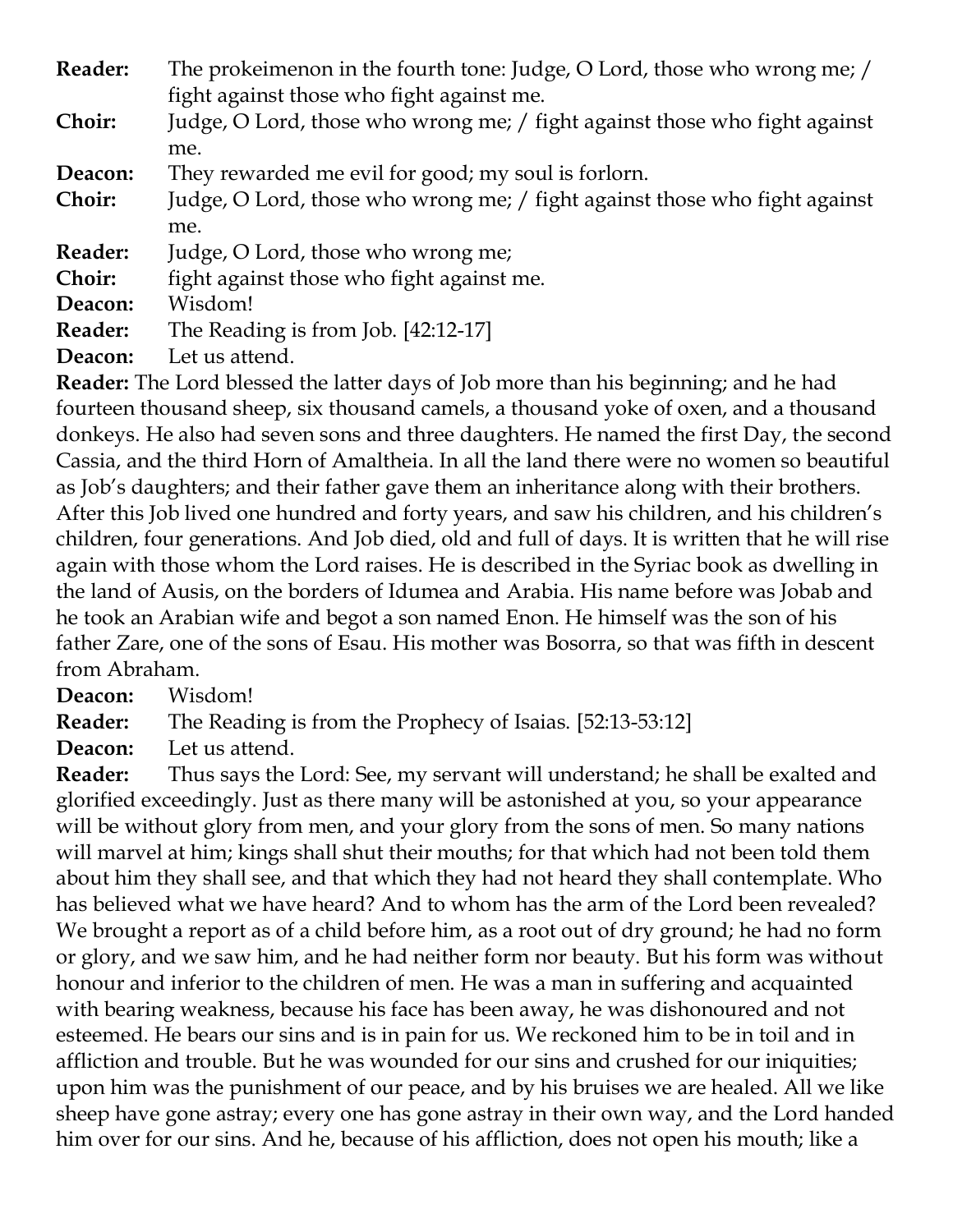sheep he was led to the slaughter, and like a lamb before its shearer is silent, so he does not open his mouth. In his humiliation his judgement was taken away; who shall declare his generation? for his life is taken away from the earth; because of the iniquities of my people he was led to death. And I will give the evil for his burial and the rich for his death, because he practised no iniquity, nor was there guile in his mouth. And the Lord wishes to cleanse him of his blow. If you give an offering for sin, your soul will seed a long-lived descendence. And the Lord wishes to take away from the toil of his soul, to show him light and to fashion him with understanding, to justify the just one, who serves many well, and he will bear their sins. Therefore he will inherit many and divide the spoils of the strong. Because his soul was handed over to death, and was numbered with the transgressors; and he bore the sin of many, and was handed over because of their iniquities. Rejoice, barren one who do not give birth, break out and cry, you who are not in labour, for the children of the desolate are more than those of her that has a husband.

| Deacon:        | Wisdom!                                                                                                      |
|----------------|--------------------------------------------------------------------------------------------------------------|
| <b>Reader:</b> | The prokeimenon in the sixth tone: They have laid me in the depths of the pit;<br>the regions dark and deep. |
| Choir:         | They have laid me in the depths of the pit; / the regions dark and deep.                                     |
| <b>Reader:</b> | Lord God of my salvation, I called for help by day; and by night also before                                 |
|                | you.                                                                                                         |
| Choir:         | They have laid me in the depths of the pit; / the regions dark and deep.                                     |
| <b>Reader:</b> | They have laid me in the depths of the pit;                                                                  |
| <b>Choir:</b>  | the regions dark and deep.                                                                                   |
| Deacon:        | Wisdom!                                                                                                      |
| <b>Reader:</b> | The reading is from the first epistle of Paul to the Corinthians. [1:18-2:2]                                 |
| Deacon:        | Let us attend.                                                                                               |
| <b>Reader:</b> | Brethren, the message about the cross is foolishness to those who are                                        |
|                | porishing but to us who are being eaved it is the power of Cod For it is written I will                      |

perishing, but to us who are being saved it is the power of God. For it is written, 'I will destroy the wisdom of the wise, and the discernment of the discerning I will thwart.' Where is the one who is wise? Where is the scribe? Where is the debater of this age? Has not God made foolish the wisdom of the world? For since, in the wisdom of God, the world did not know God through wisdom, God decided, through the foolishness of our proclamation, to save those who believe. For Jews demand signs and Greeks desire wisdom, but we proclaim Christ crucified, a stumbling block to Jews and foolishness to Gentiles, but to those who are the called, both Jews and Greeks, Christ the power of God and the wisdom of God. For God's foolishness is wiser than human wisdom, and God's weakness is stronger than human strength. Consider your own call, brothers and sisters: not many of you were wise by human standards, not many were powerful, not many were of noble birth. But God chose what is foolish in the world to shame the wise; God chose what is weak in the world to shame the strong; God chose what is low and despised in the world, things that are not, to reduce to nothing things that are, so that no one might boast in the presence of God. He is the source of your life in Christ Jesus, who became for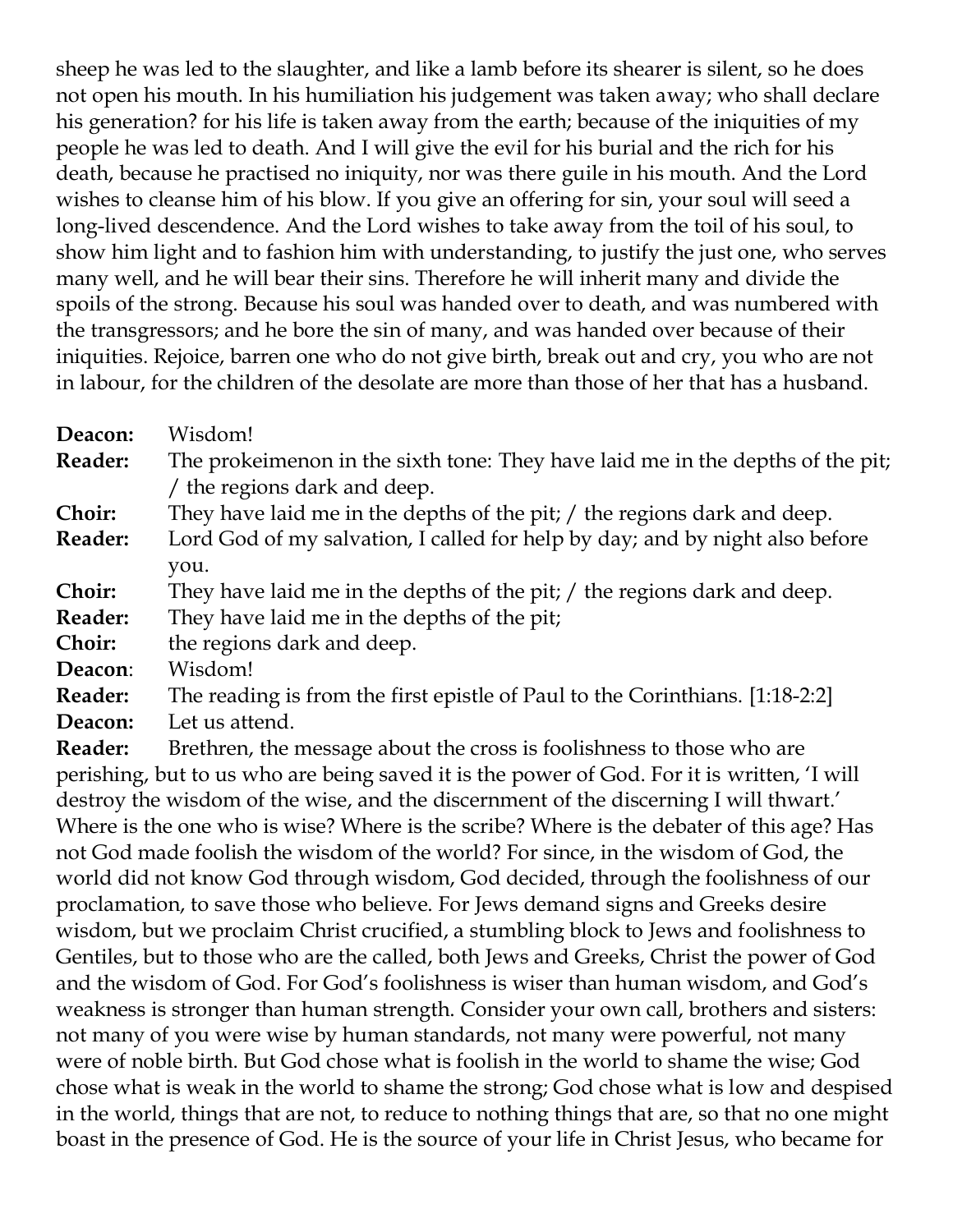us wisdom from God, and righteousness and sanctification and redemption, in order that, as it is written, 'Let the one who boasts, boast in the Lord.' When I came to you, brothers and sisters, I did not come proclaiming the mystery of God to you in lofty words or wisdom. For I decided to know nothing among you except Jesus Christ, and him crucified.

**Priest:** Peace to you who reads.

- **Reader:** And to your spirit. Alleluia, Alleluia, Alleluia.
- **Choir:** Alleluia, Alleluia, Alleluia. Tone 1. [Psalm 68]
- **Reader:** Save me, O God, for the waters have come in even to my soul.

**Choir:** Alleluia, Alleluia, Alleluia.

- **Reader:** And they gave me gall for my food; and for my thirst they gave me vinegar to drink.
- **Reader:** Let their eyes be darkened, so that they see not; and bow down their back continually.

**Choir:** Alleluia, Alleluia, Alleluia.

**Deacon:** Wisdom. Upright. Let us listen to the holy Gospel.

- **Priest:** Peace to all.
- **Choir:** And to your spirit.
- **Priest:** The Reading is from the holy Gospel according to Matthew. [27:1-38, Lk. 23:39-43, Matt. 27:39-54, Joh. 19:31-37, Matt. 27:55-61]
- **Choir:** Glory to your passion, O Lord.

**Deacon:** Let us attend.

**Priest:** At that time all the chief priests and the elders of the people took counsel against Jesus, so as to put him to death. They bound him and led him away and handed him over to Pontius Pilate, the governor. Then Judas, seeing that Jesus had been condemned, repented and returned the thirty pieces of silver to the chief priests and elders, saying, 'I have sinned by betraying innocent blood.' But they said, 'What is that to us? See to it yourself.' And flinging down the pieces of silver in the temple he went away and hanged himself. But the chief priests picked up the pieces of silver and said, 'It is not permitted to put them into the treasury, because they are the price of blood.' So they conferred together and bought with them the potter's field as a burial place for foreigners. And so that field has been called 'Field of Blood' until today. Then what had been said by the prophet Jeremy was fulfilled, when he said, 'And they took the thirty pieces of silver, the price of the one who was prized, whom they prized from the children of Israel, and gave them for the potter's field, as the Lord had commanded me'. But Jesus stood before the governor, and the governor questioned him saying, 'Are you the king of the Jews?' Jesus said to him, 'You say so.' And when he was accused by the chief priests and elders he made no answer. Then Pilate says to him, 'Do you not hear how many things they are testifying against you?' But he did not answer him with s single word, so that the governor was greatly amazed. Now on the occasion of the feast the governor was accustomed to release to the crowd one prisoner whom they wished. They had at the time a notorious prisoner called Barabbas. So when they had assembled Pilate said to them, 'Whom do wish me to release to you? Barabbas or Jesus called Christ?' For he knew that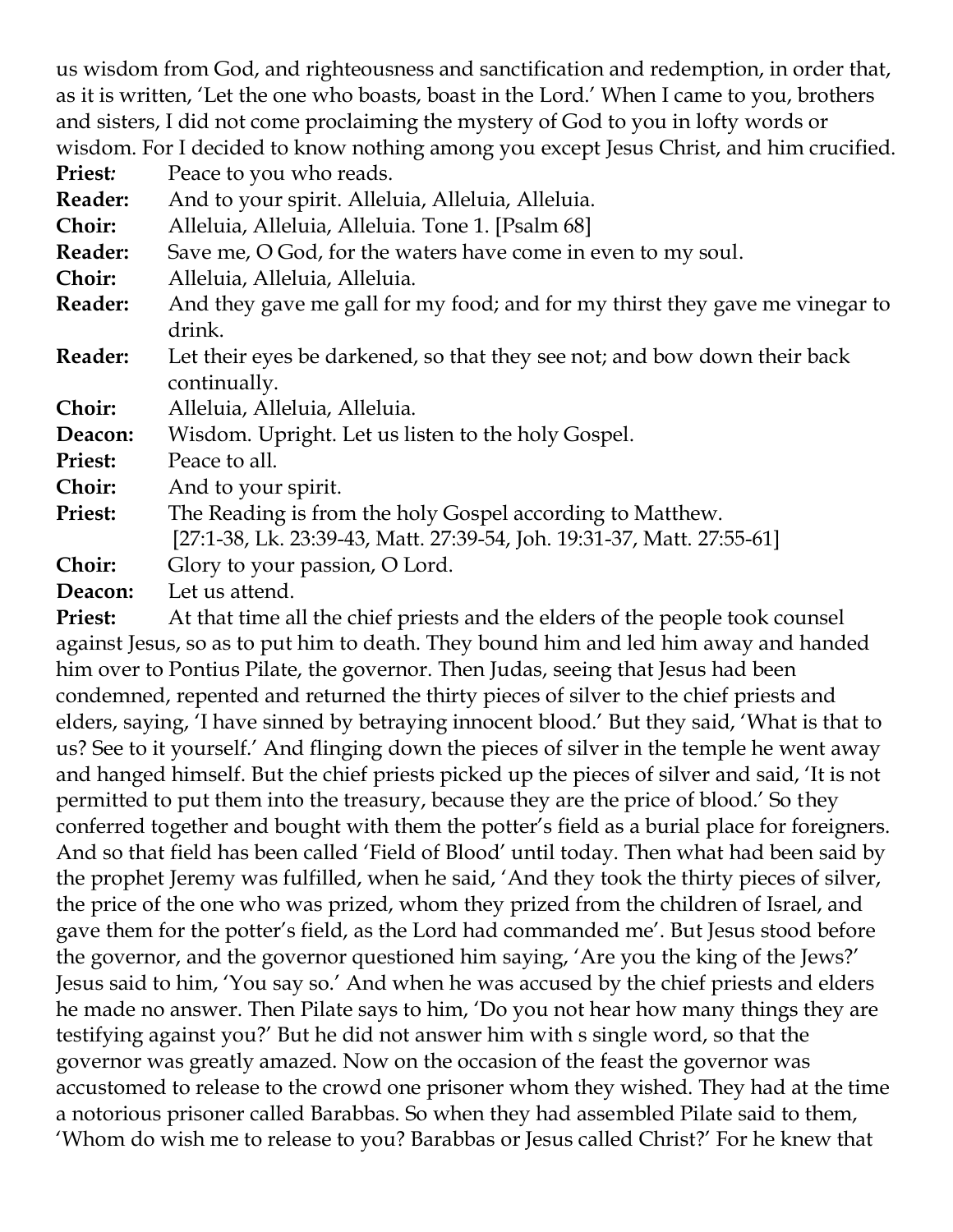they had handed him over through envy. But while he was seated on the tribunal, his wife sent to him saying, 'Have nothing to do with that just man. For I have suffered many things today in a dream because of him.' But the chief priests and elders had persuaded the crowds that they should ask for Barabbas. Pilate says to them, 'So what shall I do with Jesus called Christ?' They say to him, 'Let him be crucified!' The governor said, 'Why, what evil has he done?' But they shouted even louder, saying, 'Let him be crucified!' So Pilate, seeing that he was getting nowhere, but that a riot was starting instead, took water and washed his hands in full view of the crowd, saying, 'I am innocent of the blood of this just man. You look to it.' And the whole people answered and said, 'His blood be on us and on our children.' Then he released Barabbas to them, but Jesus he had scourged and handed him over to be crucified. Then the governor's soldiers took Jesus into the praetorium and gathered the whole cohort round him. They stripped him and dressed him in a scarlet cloak, and having woven a crown of thorns, they placed it on his head and a reed in his right hand. Then they knelt in front of him and mocked him, saying, 'Hail, King of the Jews!' They spat on him and took the reed and struck it on his head. And when they had mocked him, they took off the cloak and dressed him in his own clothes and led him away to crucify him. As they went out they found a Cyrenian named Simon; they forced him to carry his cross. And they came to a place called Golgotha, which means 'place of a skull', and they gave him vinegar to drink mixed with gall. And when he had tasted it he would not drink. When they had crucified him they divided his garments, casting lots, that saying by the prophet might be fulfilled, 'They divided my garments among themselves, and cast lots for my raiment'. Then they sat down and watched him there. And over his head they placed his charge, which ran, 'This is Jesus, the king of the Jews.' Then they crucified with him two thieves, one on the right and one on the left. One of the criminals hanging there blasphemed him, saying, 'If you are the Christ, save yourself and us.' But the other answering, rebuked him and said, 'Do you have no fear of God, for you are subject to the same condemnation? And we indeed justly; but he has done amiss.' And he said to Jesus, 'Remember me, Lord, when you come in your kingdom.' And Jesus said to him, 'Amen I say to you, today you will be with me in Paradise.' The passers-by blasphemed him, shaking their heads and saying, 'You who would destroy the temple and rebuild it in three days! Save yourself. If you are the son of God, come down from the cross.' Likewise the chief priests also mocked him with the scribes and elders and Pharisees, saying, 'He saved others; he cannot save himself. If he is king of Israel, let him come down from the cross and we let us believe in him. He trusted in God, let him now deliver him, if he wants him. For he said, 'I am the son of God.'' The thieves too, who had been crucified with him, reviled him in the same way. From the sixth hour there was darkness over the whole land until the ninth hour. About the ninth hour Jesus cried out with a loud voice and said, 'Eli, Eli, lama savachthani?' That is, 'My God, my God, why have you abandoned me?' Some of those standing there when they heard said, 'This one is calling Elias.' And one of them ran quickly and taking a sponge filled it with vinegar, placed it on a reed and gave it him to drink. But the rest said, 'Wait, let us see if Elias is coming to save him.' But Jesus, having cried out again with a loud voice,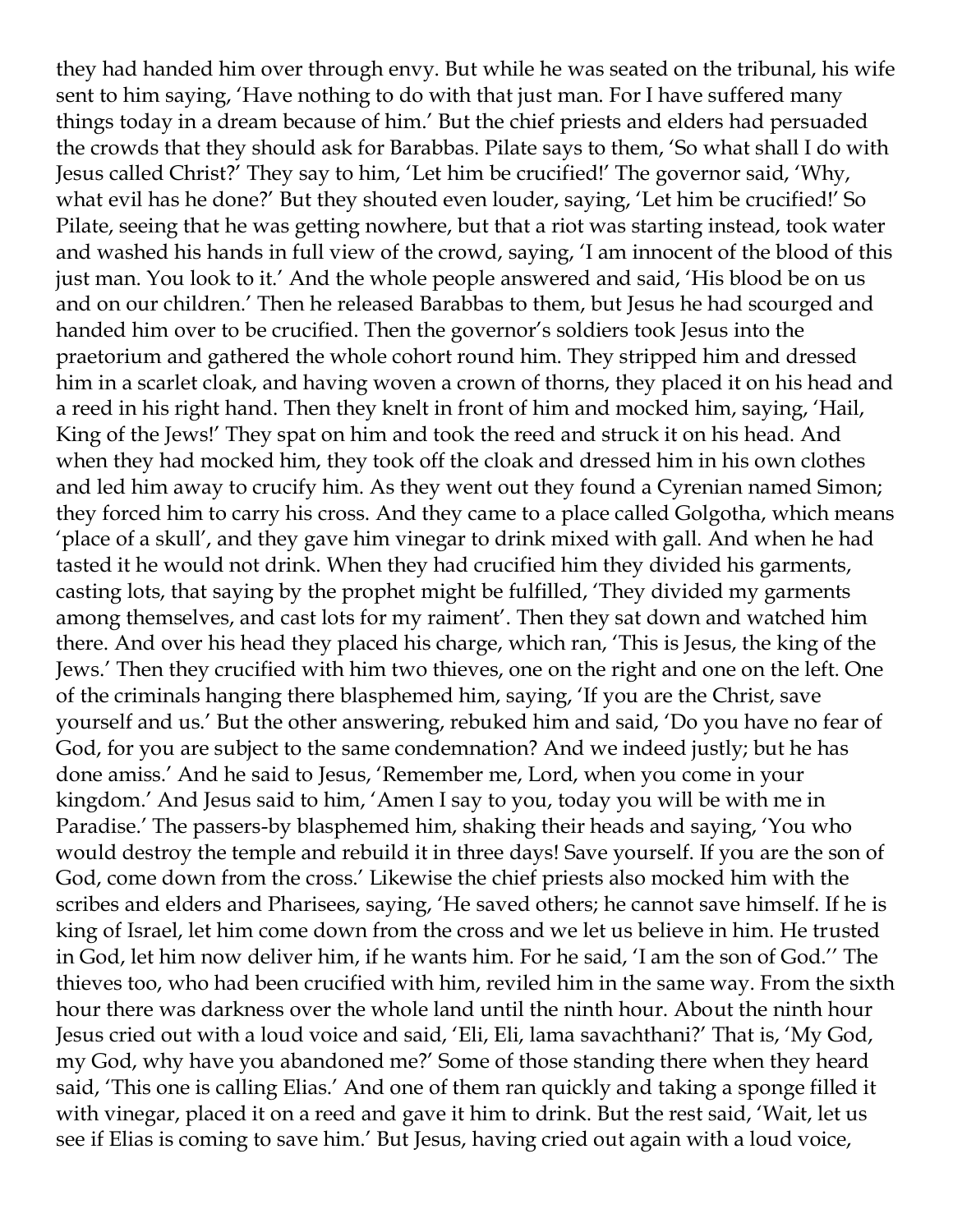gave up the spirit. And behold, the veil of the temple was rent in two, from the top to the bottom, and the earth was shaken and the rocks rent, and the graves were opened and many bodies of the saints who slept were raised, and coming out of their graves, after his rising they entered the holy city and appeared to many. But the centurion and those with him watching Jesus, when they saw the earthquake and all that was happening, were greatly afraid and said, 'Truly, this was the son of God.' So the Jews, that the bodies might not remain on the cross on the Sabbath, since it was the preparation—for that day was a great Sabbath—, asked Pilate that their legs might be broken and that they might be removed. So the soldiers came and the broke the legs of the first and the other who was crucified with him; but when they came to Jesus, as they saw that he was already dead, they did not break his legs, but one of the soldiers with a lance pierced his side, and immediately there came out blood and water. And the one who saw it has borne witness, and his witness is true, and he knows that he speaks the truth, that you also may believe. For these things took place that the scripture might be fulfilled, 'Not a bone of him will be broken'. And again another scripture says, 'They will look on him whom they pierced'. And there were many women there also watching from a distance, who had followed Jesus from Galilee, serving him. Among whom were Mary Magdalen and Mary the mother of James and Joses and the mother of the sons of Zebedee. When it grew late there came a rich man from Arimathea named Joseph, who was himself also a disciple of Jesus. He approached Pilate and asked for the body of Jesus. Then Pilate ordered the body to be handed over. Joseph took the body, wrapped it in clean linen and placed it in his own new grave, which he had hewn from the rock. He rolled a great stone to the door of the grave and departed. But Mary Magdalen was there and the other Mary, seated in front of the tomb.

**Choir:** Glory to your long-suffering, O Lord.

#### **The Augmented Litany**

| Deacon:<br><b>Choir:</b> | Let us all say from our whole soul and from our whole mind, let us say.<br>Lord, have mercy.                                         |
|--------------------------|--------------------------------------------------------------------------------------------------------------------------------------|
| Deacon:<br><b>Choir:</b> | Lord ruler-of-all, God of our fathers, we pray you, hear us and have mercy.<br>Lord, have mercy.                                     |
| Deacon:                  | Have mercy on us, O God, according to your great mercy, we pray you, hear<br>us and have mercy.                                      |
| Choir:                   | Lord, have mercy. ( <i>thrice</i> ) [and after each petition]                                                                        |
| Deacon:                  | Again we pray for our Archbishop and Father (name).                                                                                  |
| Deacon:                  | Again we pray for our brethren, priests, hieromonks, deacons, hierodeacons,<br>and monastics, and for all our brotherhood in Christ. |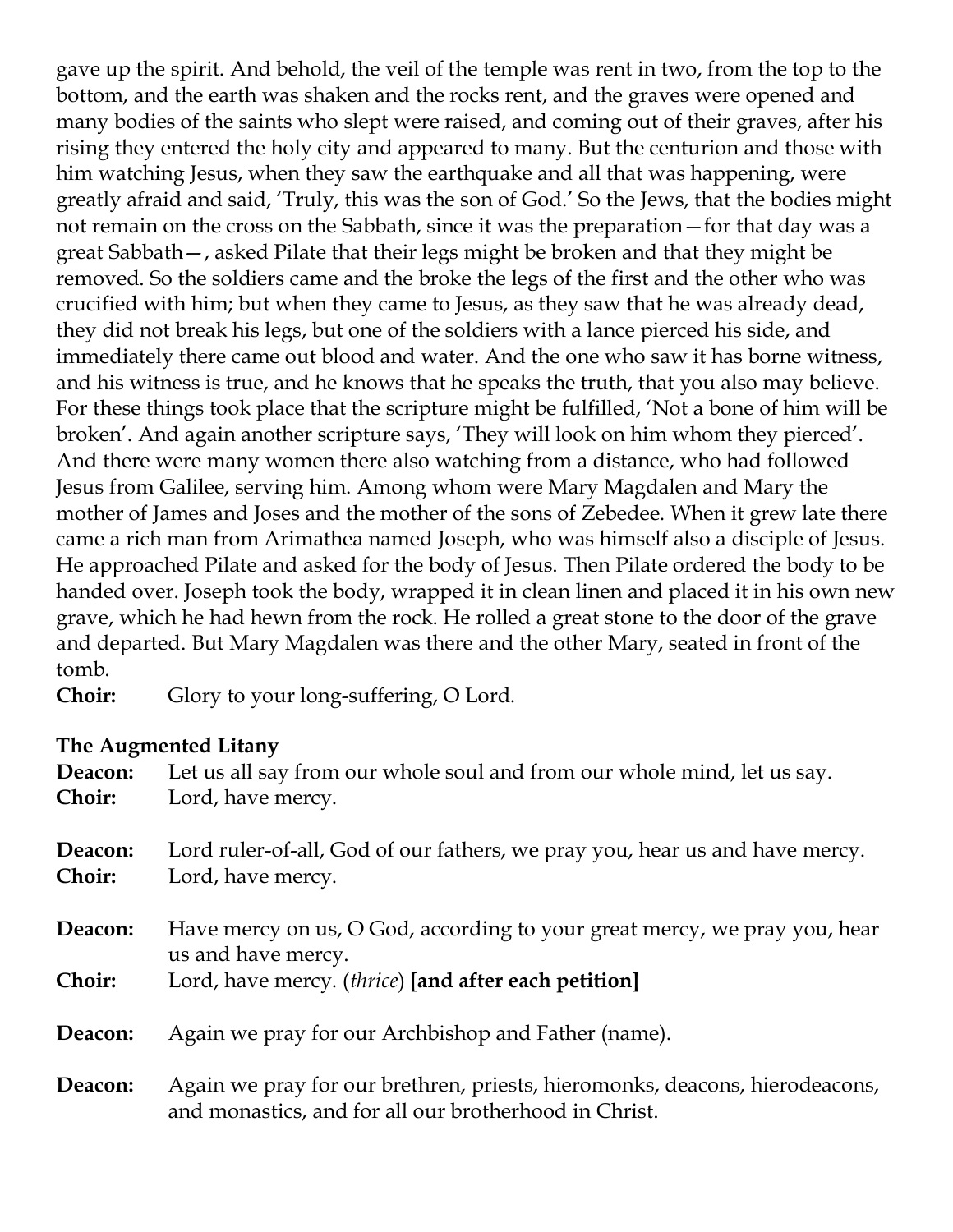| Deacon: | Again we pray for mercy, life, peace, health, salvation, visitation, and the   |
|---------|--------------------------------------------------------------------------------|
|         | pardon and remission of the sins of the servants of God ____, and of all pious |
|         | and right-believing Christians who dwell in or visit this town, and the        |
|         | members, stewards, founders, and benefactors of this holy church.              |

- **Deacon:** Again we pray for the blessed and ever-memorable founders of this holy house and for all our right-believing fathers and brethren who are in their rest before us especially remembering \_\_\_, who piously lie asleep here and everywhere.
- **Deacon:** Again we pray for those who bring offerings and those who make acceptable sacrifices in this holy and all-venerable house, for those who labor, those who sing, and all the people standing here, awaiting the great and rich mercy that is from you.
- **Deacon:** Again we pray also for our brothers who are in ministries and all those who serve and have served in this holy house.
- **Priest:** For you are a merciful God and love mankind, and to you we send up glory, to the Father and to the Son and to the Holy Spirit, now and ever and to the ages of ages.
- **Choir:** Amen.

## *After the Litany say this prayer.*

Grant, Lord, to keep us this evening without sin. Blessed are you, Lord, the God of our fathers, and praised and glorified is your name to the ages. Amen.

Let your mercy, Lord be upon us, as we have hoped in you.

Blessed are you, Lord: teach me your statutes.

Blessed are you, Master: make me understand your statutes.

Blessed are you, Holy One: enlighten me with your statutes.

Lord, your mercy is for ever; do not scorn the work of your hands. To you praise is due, to you song is due, to you glory is due, to the Father, and to the Son, and to the Holy Spirit, now and ever, and to the ages of ages. Amen.

## **The Litany of Vespers**

- **Deacon:** Let us complete our evening supplication to the Lord.
- **Choir:** Lord, have mercy.

| Deacon:<br><b>Choir:</b> | Help us, save us, have mercy on us and keep us, O God, by your grace.<br>Lord, have mercy. |
|--------------------------|--------------------------------------------------------------------------------------------|
| Deacon:                  | The whole evening, perfect, holy, peaceful, and sinless, let us ask of the Lord.           |
| <b>Choir:</b>            | Grant this, O Lord. [and after each petition]                                              |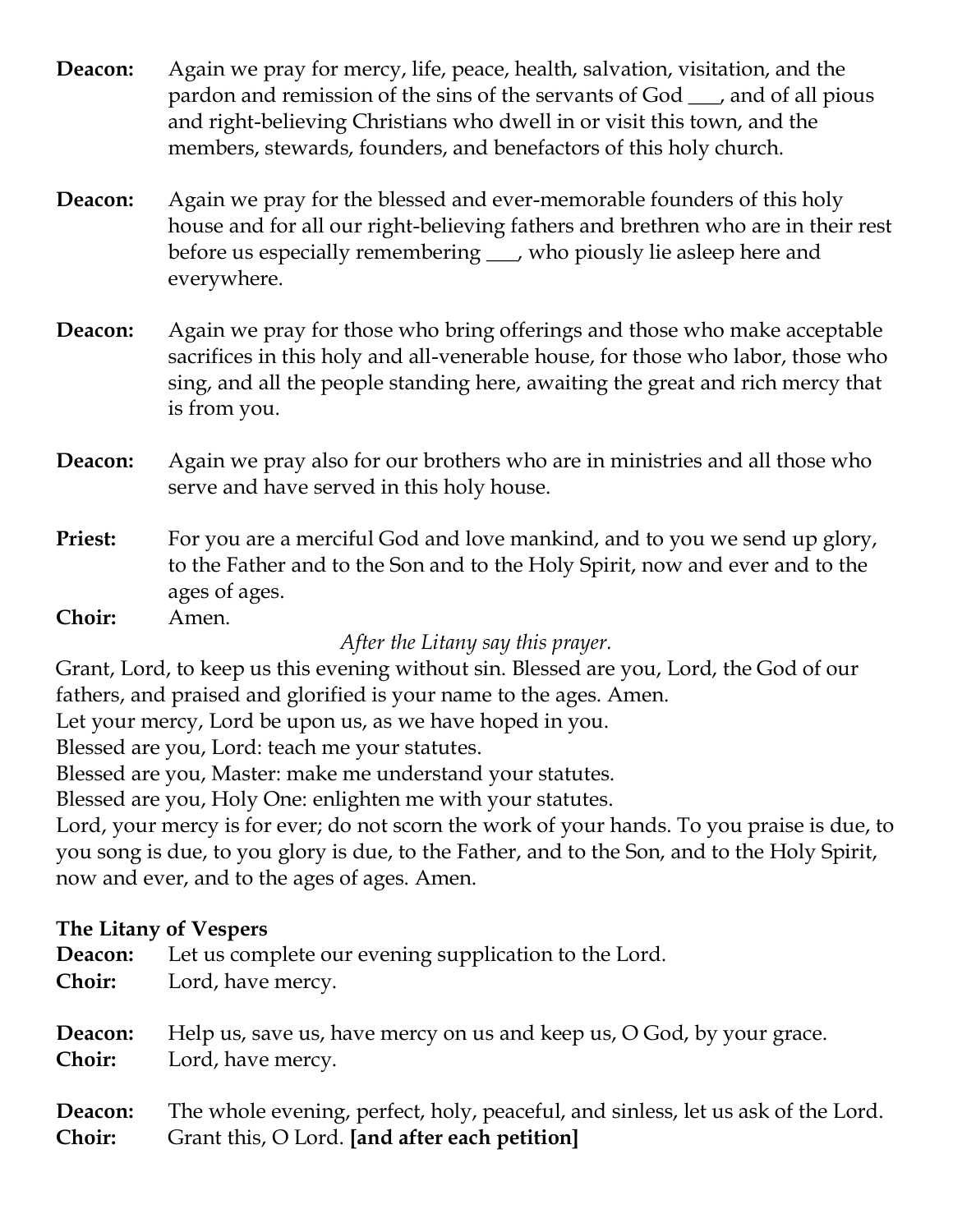| Deacon:                                                                                                                                                                   | An angel of peace, faithful guide, guardian of our souls and bodies, let us ask<br>of the Lord.                                                                                                                 |  |  |
|---------------------------------------------------------------------------------------------------------------------------------------------------------------------------|-----------------------------------------------------------------------------------------------------------------------------------------------------------------------------------------------------------------|--|--|
| Deacon:                                                                                                                                                                   | Pardon and remission of our sins and transgressions, let us ask of the Lord.                                                                                                                                    |  |  |
| Deacon:                                                                                                                                                                   | The things good and profitable for our souls, and peace for the world, let us<br>ask of the Lord.                                                                                                               |  |  |
| Deacon:                                                                                                                                                                   | To complete the remaining time of our life in peace and repentance, let us ask<br>of the Lord.                                                                                                                  |  |  |
| Deacon:                                                                                                                                                                   | The completions of our life to be Christian, painless, blameless, and peaceful;<br>and a good defense before the fearful judgment seat of Christ, let us ask.                                                   |  |  |
| Deacon:                                                                                                                                                                   | Remembering our all-holy, pure, most blessed, and glorious Lady, the<br>Birthgiver of God and ever-virgin Mary, with all the saints, let us offer<br>ourselves and one other, and our whole life to Christ God. |  |  |
| Choir:                                                                                                                                                                    | To you, O Lord.                                                                                                                                                                                                 |  |  |
| Priest:                                                                                                                                                                   | For you are a good God and love mankind and to you we send up glory, to<br>the Father and to the Son and to the Holy Spirit, now and ever and to the ages<br>of ages.                                           |  |  |
| Choir:                                                                                                                                                                    | Amen.                                                                                                                                                                                                           |  |  |
| Priest:                                                                                                                                                                   | Peace to all.                                                                                                                                                                                                   |  |  |
| Choir:                                                                                                                                                                    | And to your spirit.                                                                                                                                                                                             |  |  |
| Deacon:                                                                                                                                                                   | Let us bow our heads unto the Lord.                                                                                                                                                                             |  |  |
| Choir:                                                                                                                                                                    | To you, O Lord.                                                                                                                                                                                                 |  |  |
| Priest:                                                                                                                                                                   | Lord our God, who bowed the heavens and came down for the salvation of                                                                                                                                          |  |  |
| the human race, look upon your servants and upon your inheritance, for to you, the<br>fearful judge who love mankind, have your servants bowed their heads and bent their |                                                                                                                                                                                                                 |  |  |
| necks, not awaiting help from men, but looking for your mercy and longing for your                                                                                        |                                                                                                                                                                                                                 |  |  |
|                                                                                                                                                                           |                                                                                                                                                                                                                 |  |  |

salvation; keep them at every moment, both during this present evening and the approaching night from every enemy, from every adverse work of the devil, and from vain thoughts and evil imaginations. Blessed and glorified be the dominion of your kingdom, of the Father and of the Son and of the Holy Spirit, now and ever and to the ages of ages.

**Choir:** Amen.

## *Then the* **Aposticha.**

*During the Aposticha the takes place the solemn procession from the Sanctuary of the Winding Sheet [Epitaphion], which is placed on the bier in the middle of the Church.*

## **Tone 2. Model Melody.**

When from the Tree the Arimathean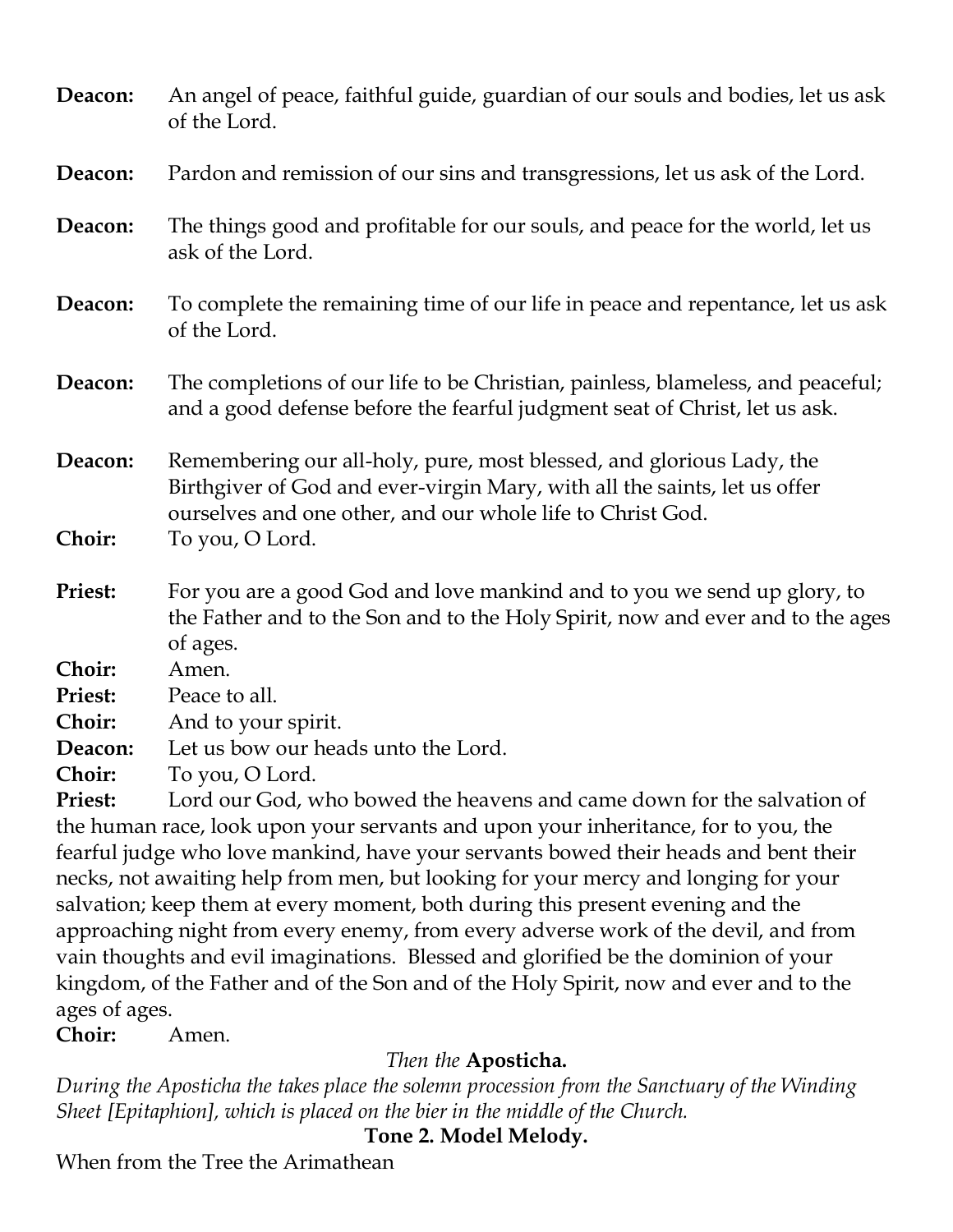took you down as a dead body, O Christ, who are the life of all, he buried you, with myrrh and a shroud; and with love he embraced your immaculate body with heart and lips; yet, shrouded with fear, he cried out to you rejoicing,// 'Glory to your condescension, Lover of mankind!'

**Verse 1:** *The Lord is King, he has robed himself with majesty. The Lord has robed, and girded himself with power.* When in the new tomb you, the Redeemer of all, had been laid for the sake of all, Hell became a laughing-stock and, seeing you, quaked with fear; the bars were smashed, the gates were shattered, the graves were opened, the dead arose; then Adam with thanksgiving cried out to you rejoicing,// 'Glory to your condescension, Lover of mankind!'

**Verse 2:** *He has made the world firm; it will not be shaken.*

When in the tomb in the flesh you were enclosed by your own will, O Christ, who by the nature of your godhead are uncircumscribed and unbounded, you unlocked the storehouses of Hell and emptied all his palaces; then too you granted this Sabbath// divine blessing and glory and your own splendour.

**Verse 3:** *Holiness becomes your house, O Lord, for ever.*

When the Powers saw you, O Christ, falsely accused by lawless men as a deceiver, they trembled at your ineffable long-suffering, and at the gravestone, sealed by the hands with which they had speared your immaculate side; yet rejoicing at our salvation, they cried to you,// 'Glory to your condescension, Lover of mankind!'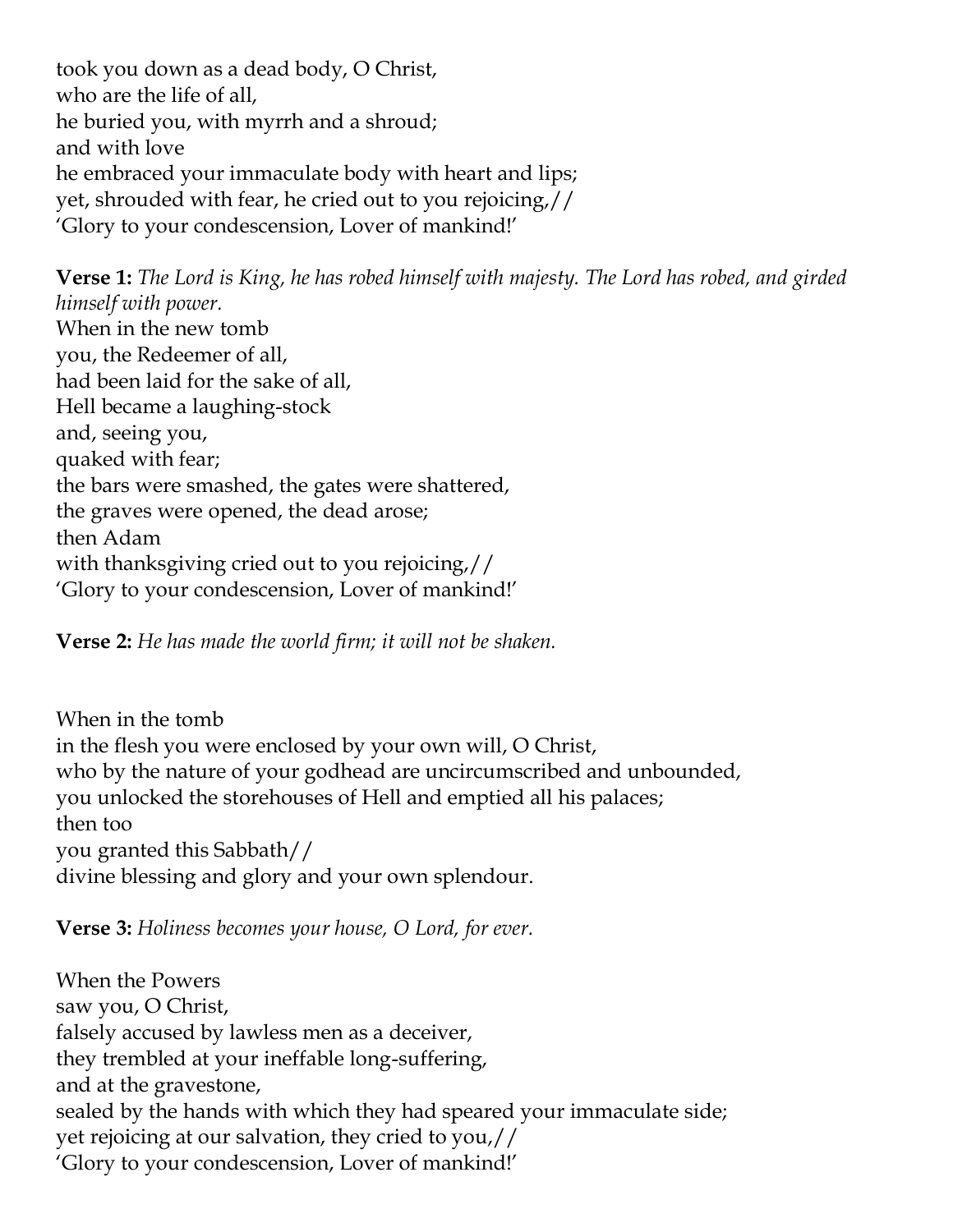*Glory to the Father and to the Son and to the Holy Spirit, now and ever and to the ages of ages. Amen.* **Tone 5**

When Joseph with Nikodemos took you, who are clothed with light as a garment, down from the Tree, and saw you a dead body, naked, unburied,' he was filled with compassion, and raising a lament he grieved and said,' 'Alas, sweetest Jesus, when a little while ago the sun saw you hanging on the Cross, it wrapped itself in gloom, and the earth quaked with fear, and the veil of the temple was torn in two; but see, I now look on you, who for me have willingly undergone death; how shall I bury you, my God? Or how shall I wrap you in shrouds; with what hands shall I touch your immaculate body? Or what songs shall I sing at your departure? I magnify your sufferings and I hymn your burial, with your resurrection, as I cry: O Lord, glory to you!'

*On the completion of the Aposticha, we say the Song of Symeon who Received God (Luke 2,29)* Now set free your servant, Master, according to your word in peace, for my eyes have seen your salvation, Whom you have prepared before the face of all peoples - Light for revelation to the Gentiles, and the Glory of your people Israel.

Holy God, Holy Mighty, Holy Immortal, have mercy on us. (3)

Glory to the Father and to the Son and to the Holy Spirit, now and ever and to the ages of ages. Amen.

All-holy Trinity, have mercy on us. Lord, cleanse our sins. Master, pardon our transgressions. Holy One, watch over and heal our infirmities, for your name's sake.

Lord, have mercy. (3)

Glory to the Father and to the Son and to the Holy Spirit, now and ever and to the ages of ages. Amen.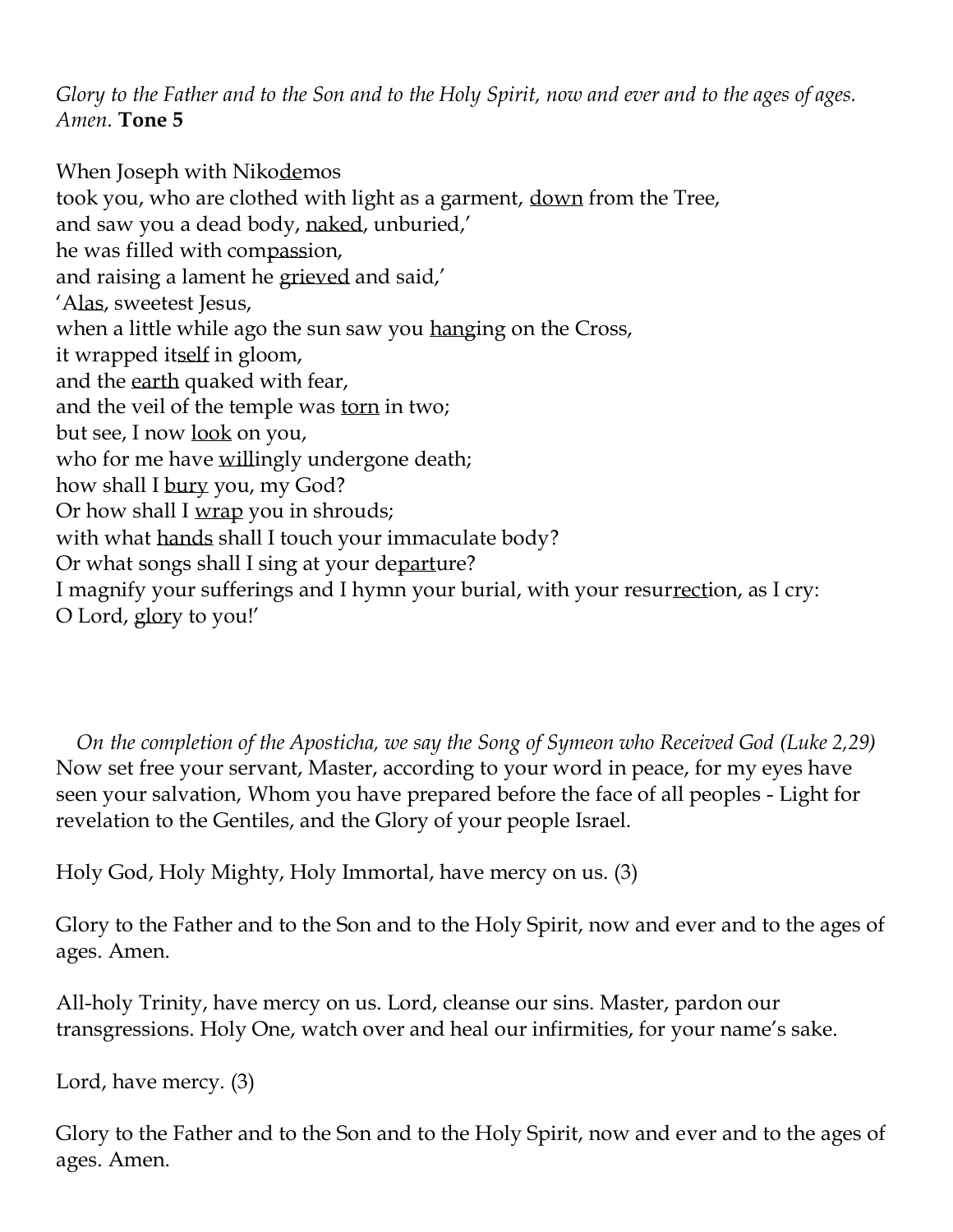Our Father, Who art in Heaven, hallowed be Thy name. Thy Kingdom come. Thy will be done, on earth as it is in Heaven. Give us this day our daily bread; and forgive us our trespasses, as we forgive those who trespass against us; and lead us not into temptation, but deliver us from the evil one.

- **Priest:** For yours is the kingdom and the power and the glory of the Father and of the Son and of the Holy Spirit now and ever and to the ages of ages.
- **Choir:** Amen.

## *Then the following Apolytikia* **Tone 2.**

The noble Joseph, when he had taken down Thy most pure Body from the Tree, wrapped it in fine linen, and anointed it with spices and placed it in a new tomb.

## **The same Tone.**

The Angel came to the myrrh-bearing women at the tomb and said: Myrrh is fitting for the dead, but Christ has shown himself a stranger to corruption.

## **Lamentations - First Stasis**

- 1. In a grave they laid Thee, / O my Life and my Christ, / and the armies of the Angels were sore amazed, // as they sang the praise of Thy submissive love.
- 2. How, O Life, canst Thou die? / In a grave how canst Thou dwell? / For the proud domain of death Thou destroyest now, // and the dead of Hades makest Thou to rise.
- 3. Now we magnify Thee, / O Lord Jesus our King; / and we venerate Thy Passion and Burial, // for therewith hath Thou delivered us from Death.
- 4. Earth her bounds Thou gavest, / yet how small is the Tomb, / where, O Jesus, King of All, Thou dost dwell today, // that dost call the dead to leave their graves and rise.
- 5. O my dear Christ Jesus, / King and Ruler of All, / why to them that dwell in Hades didst Thou descend? // Was it not to set the race of mortals free?
- 6. Lo, the Sov'reign Ruler / of creation is dead, / and is buried in a Tomb never used before, // He that all the graves hath emptied of their dead.
- 7. In a grave they laid Thee, / O my Life and my Christ: / yet the Lord of Death hast Thou by Thy death destroyed, // and the world of Thee doth drink rich stream of life.
- 8. Lo, how fair His beauty! / Never man was so fair; / but how strangely now has death changed that Face we knew, // though all nature all her beauty to Him owes.
- 9. O my sweet Lord Jesus, / my salvation, my Light, / how art Thou now by a grave and its darkness hid? // How unspeakable the myst'ry of Thy Love.
- 10.Lo, how strange these wonders, / deeds amazing and new, / for the Giver of my life is borne lifeless forth, // by the hands of weeping Joseph to His rest.
- 11.When, O Christ our Maker, / Thou wast laid in Thy Tomb, / the foundation stones of Hades with ruin shook, // and the graves of mortal men were opened up.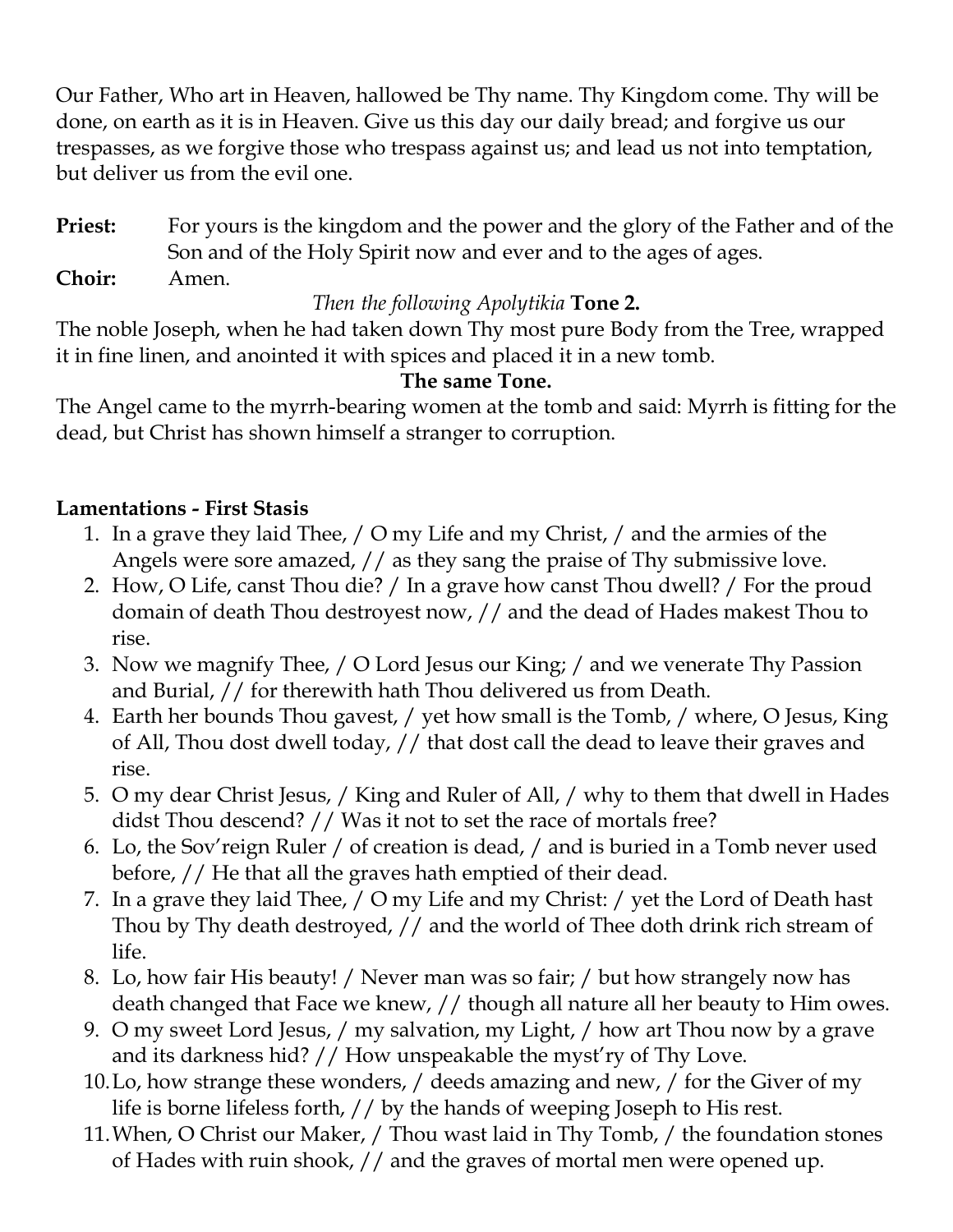- 12.I adore Thy Passion, / Thine entombing I praise, / and I magnify Thy might Thou dear Friend of man, // from destroying passions have they set me free.
- 13.When the Ewe that bare Him, / saw them slaying her Lamb, / tossed by swelling waves of pain she wailed forth her woe, // and moved all the Flock to join her bitter cries.
- 14.Gone the Light the world knew, / gone the Light that was mine, / O my Jesus, That art all of my heart's desire, // so the Virgin spake lamenting at Thy Cross.
- 15.O God and Word, / O the joy that was mine, / how can I bear Thy three-day burial, // being torn by motherly compassion.
- 16.Who will give me water / for tears I must weep? / So the Maiden wed to God cried with loud lament, // that for my sweet Jesus I may rightly morn.

Glory to the Father and to the Son and to the Holy Spirit.

17.Word of God, we hymn Thee, / God of all things art Thou, / with Thy Father and Thy Spirit Most Holy praised, // and we glorify Thy burial divine.

Now and ever and unto ages of ages. Amen.

- 18.All we call thee blessed, / Theotokos Most Pure: / and with faithful hearts we honor the burial // suffered three days by Thy Son Who is our God.
- 1. In a grave they laid Thee, / O my Life and my Christ, / and the armies of the Angels were sore amazed, // as they sang the praise of Thy submissive love.

## **Lamentations-Second Stasis**

- 1. Right is it indeed / life-bestowing Lord to magnify Thee / for upon the Cross were Thy hands outspread // and the strength of our dread Foe hast Thou destroyed.
- 2. Right is it indeed / Maker of all things, to magnify Thee, / for by Thy dear Passion have we attained // victory o'er the flesh and rescue from decay.
- 3. Earth with trembling shook, / and the sun concealed His face with darkness; / for the Light unwaning that shines from Thee, // with Thy Body sank to darkness and the grave.
- 4. "That I may renew / man's lost nature now from beauty fallen, / gladly in My Flesh I take death on Me, // wherefore, Mother, slay Me not with bitter tears."
- 5. "I am rent with grief, / and my heart with woe is crushed and broken, / as I see them slay Thee with doom unjust." // So bewailing Him His grieving Mother cried.
- 6. "Ah, those eye so sweet, / and Thy lips, O Word, how shall I close them? / How the dues of death shall I pay to Thee?" // So cried Joseph as he shook with holy fear.
- 7. Dirges at the Tomb / goodly Joseph sings with Nicodemus , / bringing praises to Christ Who by men was slain; // and in song with them are joined the Seraphim.
- 8. Stone that man has wrought / now conceals the Cornerstone of Promise; / mortal man his God in a grave would hide, // as if God were mortal; shake with fear, O Earth.
- 9. "O my Son, behold / Thy well-loved disciple and Thy Mother, / and Thy voice so sweet let us hear again," // so with plenteous tears His Maiden Mother cried.
- 10.Like a pelican / with Thy side, O Word, by wounding riven, / hast Thou made Thy children once dead to live. // By distilling on them Moisture rich with Life.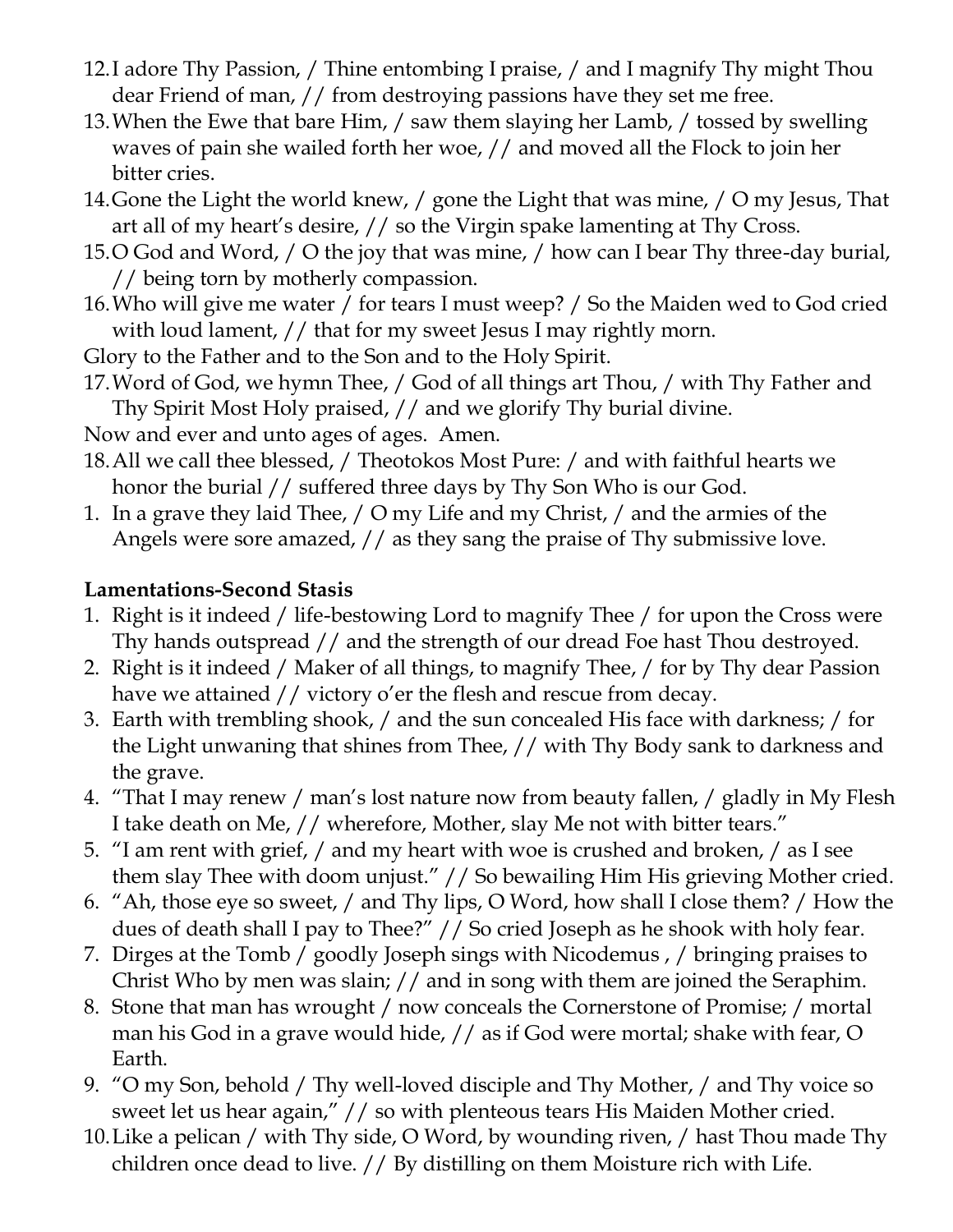- 11.Trembling when he saw / Thee, my Christ, Thou Light That blindest seeing, / in a grave concealed and Thy breathing stilled, // with a veil of dark the sun concealed his face.
- 12.Wailing bitter tears, / Word of God, Thy Spotless Mother mourned Thee. / When she saw that Thou in a grave wast laid, // O Ineffable and Everlasting God.
- 13.Hades, that dread Foe, / shook with terror when he looked upon Thee, / O Thou Sun of Glory, That canst not die; // and his captives then he yielded up in haste.
- 14.With our songs, O Christ, / now Thy Crucifixion and Entombing / we Thy faithful worship with one accord, // for Thy Burial has ransomed us from death.
- Glory to the Father and to the Son and to the Holy Spirit.
- 15.O Eternal God, / Word co-unoriginate, and Spirit, / magnify the might of America, // blessing us with peace and freedom evermore.

Now and ever and unto ages of ages. Amen.

16. Life was born of thee, / O Most Blameless and Most Holy Virgin, / keep the Church from ev'ry dissension free, // blessing us with peace and freedom evermore. 1. Right is it indeed / life-bestowing Lord to magnify Thee / for upon the Cross were Thy hands outspread // and the strength of our dread Foe hast Thou destroyed.

## **Lamentations - Third Stasis**

- 1. Ev'ry generation / to Thy Grave comes bringing // dear Christ its dirge of praises.
- 2. From Thy Cross he brought Thee / that Arimathean, / and in Thy Grave he laid Thee.
- 3. Women bringing spices, / came with loving forethought, // Thy due of myrrh to give Thee.
- 4. Come, all things created, / let us sing a dirge hymn, // to honor our Creator.
- 5. Him as dead though living, / let us, like the women, // in love anoint with spices.
- 6. Joseph, greatly blessed, / bury now Thy Body, // of Christ the Lifebestower.
- 7. Those He fed with manna / lifted heels of spurning // against their Benefactor.
- 8. Ah, those minds so foolish, / hearts so Christ-destroying // of them that slew the prophets.
- 9. He that sold his Savior, / sold himself as captive, // that crafty traitor Judas.
- 10.Joseph is entombing, / helped by Nicodemus, // the Body of his Maker.
- 11.Life-bestowing Savior, / to Thy Might be glory, // for Thou hast vanquished Hades.
- 12.When our Most-Pure Lady / saw Thee prone, O Logos, // a mother's dirge she gave Thee.
- 13."O, my precious Springtime! / O, my Son beloved, // O whither fades Thy beauty?"
- 14.Wailing song to mourn Thee, / poured from Thy pure Mother, / when Thou, O Word, wast slaughtered.
- 15.Women to anoint Him, / with their myrrh are coming // to Christ Who is Divine Myrrh.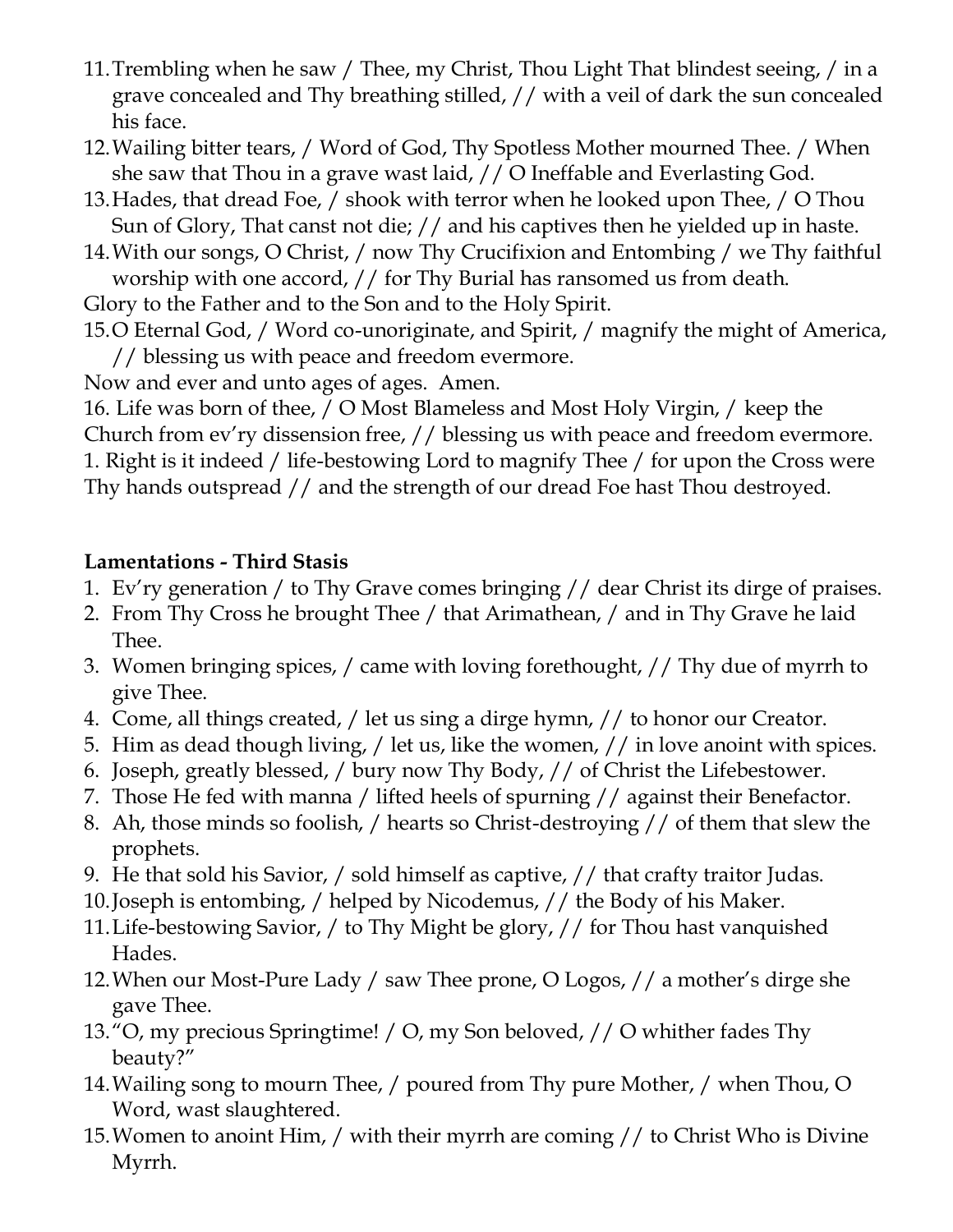- 16.Death himself by Thy death, / O my God, hast Thou slain, / by power of Thy Godhead.
- 17.Son of God, Almighty, / O my God and Maker, // whence came Thy will to suffer?
- 18.When she saw her Youngling, / on the Cross suspended, // the Heifer wailed with grieving.
- 19.Cries of woe the Maiden / wailed with fervent weeping, // for grief her heart was piercing.
- 20."Light more dear than seeing, / O my Son most precious, // how in a grave dost hide Thee?"
- 21."O my Son, I praise Thee, / for Thy great compassion // which moved Thee thus to suffer."
- 22.Bringing myrrh, the women, / to Thy Tomb, O Savior, // are come their myrrh to offer.
- 23.Rise, O Lord of Mercy, / raising us up also, // who languish deep in Hades.
- 24.Hasten, Word, Thy rising, / and release from sorrow, / Thy spotless Maid that bare Thee.
- 25.All the Hosts of Heaven, / were with fear confounded, // beholding Thy dead Body.
- 26.To those who in desire and fear, / honor Thy sublime passions, // O grant remission of our sins.
- 27.Once a Joseph bore Thee / into exile, Savior, // another now inters Thee.

28. With her wailing dirge song, / Thy most Holy Mother, // O Savior, mourns Thee slaughtered.

29. Minds must tremble seeing, / Lord that madest all things // Thy strange and dire Entombing.

30. Myrrh the Women sprinkled, / store of spices bringing, // to grace Thy Tomb e're dawning.

31. Peace Thy Church to prosper, / to Thy folk, Salvation, // be given through Thy Rising.

Glory to the Father and to the Son and to the Holy Spirit.

32. O Thou Triune Godhead, / Father, Son, and Spirit, // upon Thy world have mercy. Now and ever and unto ages of ages. Amen.

33. On the Resurrection, / of Thy Son, O Virgin, / grant us to look who serve Thee.

1. Ev'ry generation / to Thy Grave comes bringing // dear Christ its dirge of praises.

**Deacon:** Wisdom!

- **Reader:** The Troparion of the Prophecy in the Second Tone.
- **Choir:** O Christ, Who holdest fast the ends of the earth, / Thou hast consented to be held fast in the tomb, / to deliver man from his fall into hell, / and, as Immortal God, // Thou hast given us life and immortality!

**Deacon:** Wisdom!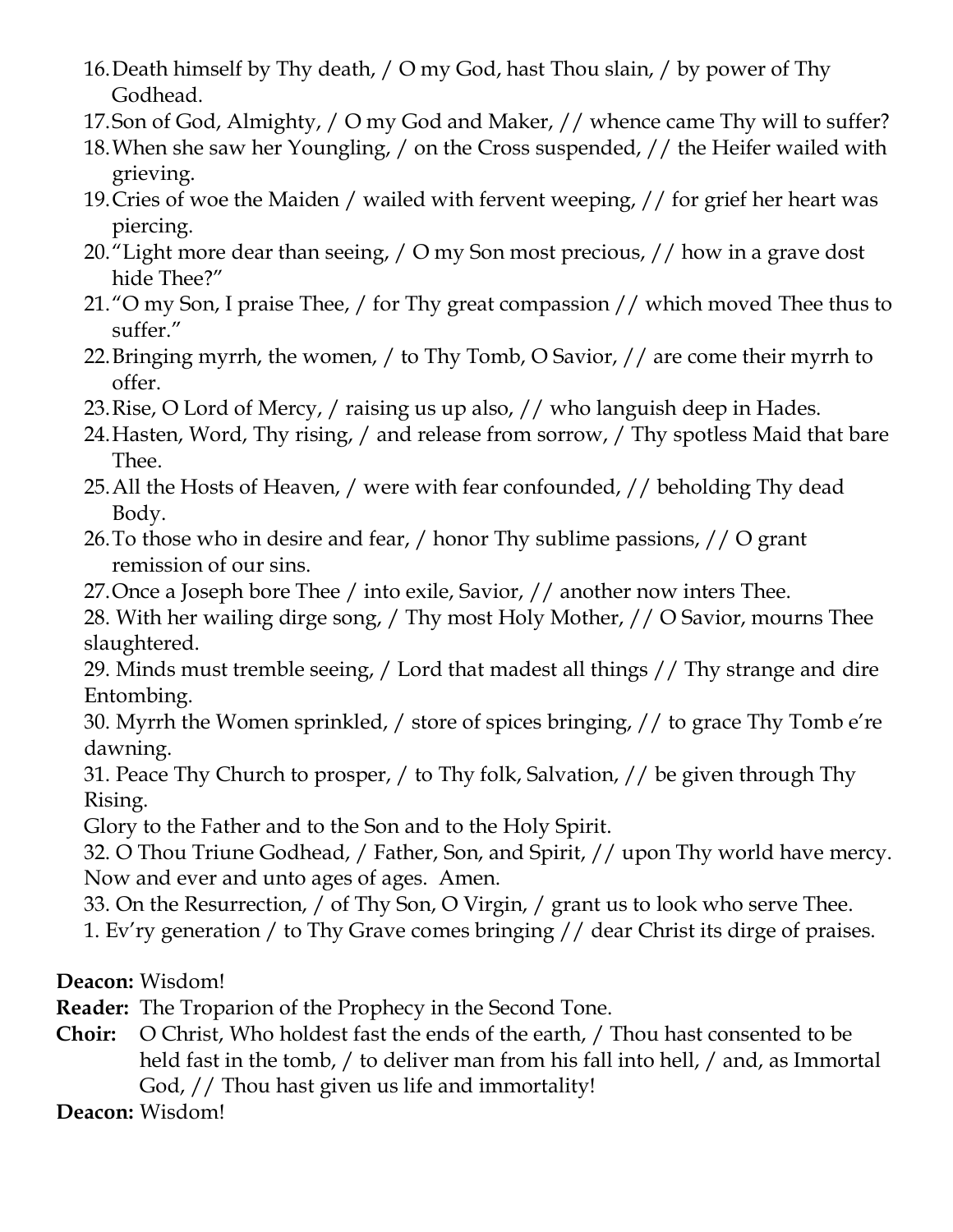**Reader:** The Prokeimenon in the Fourth Tone: Arise, O Lord, and help us! / Deliver us for Thy Name's sake!

**Choir:** Arise, O Lord, and help us! / Deliver us for Thy Name's sake!

**Reader:** We have heard with our ears, O God, our fathers have told us what deeds Thou didst perform in their days, in the days of old.

**Choir:** Arise, O Lord, and help us! / Deliver us for Thy Name's sake!

**Reader:** Arise, O Lord, and help us!

**Choir:** Deliver us for Thy Name's sake!

**Deacon:** Wisdom!

**Reader:** The reading is from the prophecy of Ezekiel. (37:1-14)

**Deacon:** Let us attend!

**Reader:** The hand of the Lord was upon me and the Lord brought me out in Spirit and set me in the middle of the plain, and it was full of human bones. And he led me round them in a circle and lo, there were very many bones on the surface of the plain, and lo, they were very dry. And he said to me: Son of man, will these bones live? And I said: Lord, Lord, you know this. And he said to me: Prophesy to these bones and you will say to them: Dry bones, hear the word of the Lord. Thus says the Lord to these bones: See, I am bringing a spirit of life upon you, and I will give you sinews and I will bring flesh upon you, and I will stretch skin on you and put my spirit into you, and you shall live; and you shall know that I am the Lord. And I prophesied as he had commanded me. And it came to pass as I prophesied there was a shaking, and the bones approached one another, each to its joint. And I saw, and lo, sinews and flesh were growing on them, and skin came up upon them , but there was no spirit in them. And he said to me: Prophesy to the spirit, son of man, prophesy and say to the spirit: Thus says the Lord: Come from the four winds and breathe on these dead bodies and make them live. And I prophesied as he had commanded me, and the spirit entered them, and they lived, and they stood upon their feet, a very great gathering. And the Lord spoke to me saying: Son of man, these bones are all the house of Israel, and they say: Our bones have become dry, our hope has perished, we are quite lost. And so prophesy and say to them: Thus says the Lord, the Lord: See, I am opening your graves, and I shall bring you out of your graves and shall bring you into the land of Israel, and you shall know that I am the Lord, when I open your tombs for me to bring my people out of the tombs; and I shall put my spirit into you, and you will live, and I shall set you on your land and you will know that I am the Lord; I have spoken and I shall do it, says the Lord.

**Deacon:** Wisdom!

**Reader:** The Prokeimenon in the Seventh Tone: Arise, O Lord my God, lift up Thine hand! / Forget not Thy poor forever!

**Choir:** Arise, O Lord my God, lift up Thine hand! / Forget not Thy poor forever!

**Reader:** I will praise Thee, O Lord, my God, with all my heart; I will make all Thy wonders known!

**Choir:** Arise, O Lord my God, lift up Thine hand! / Forget not Thy poor forever!

**Reader:** Arise, O Lord my God, lift up Thine hand! /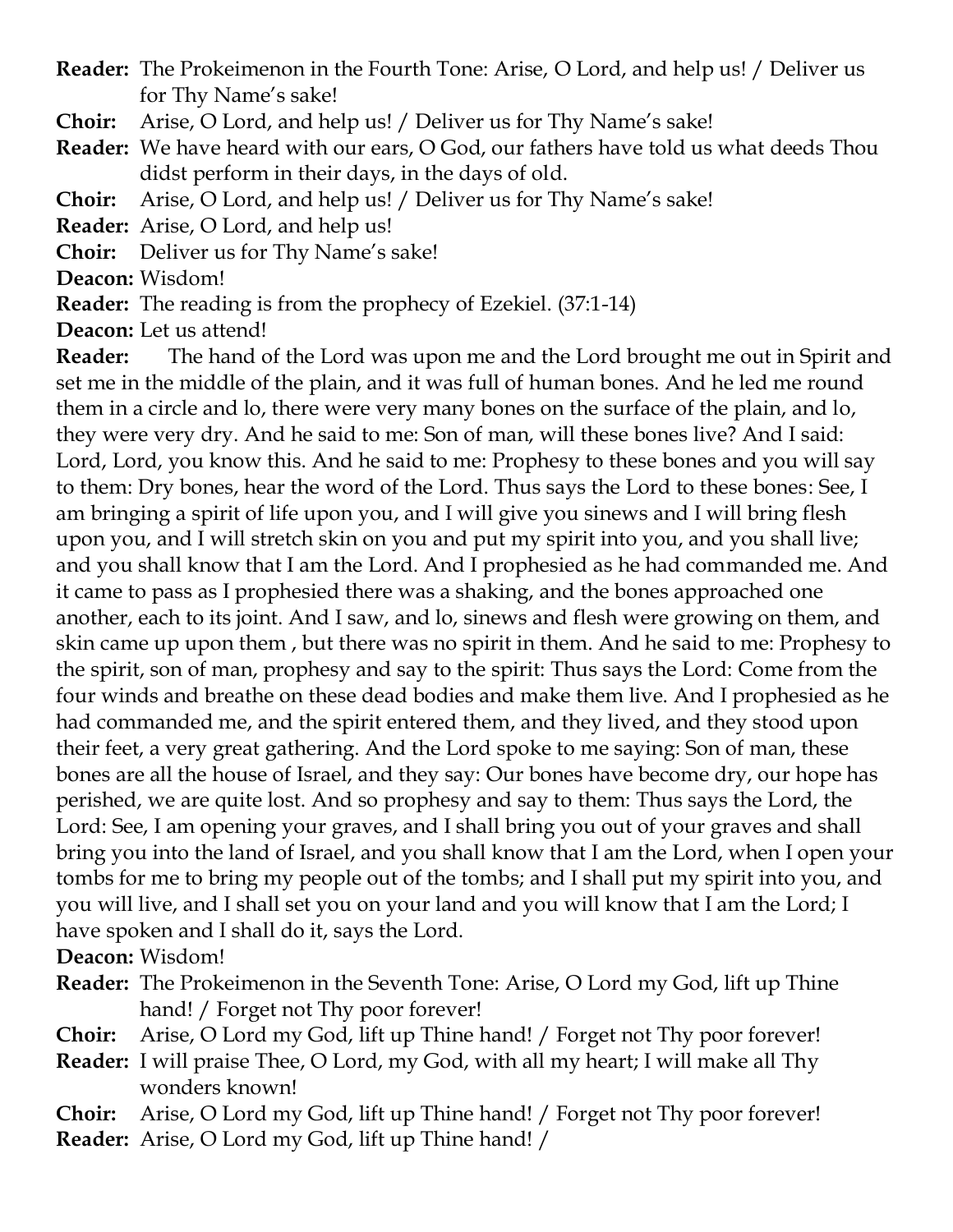**Choir:** Forget not Thy poor forever!

**Deacon:** Wisdom!

**Reader:** The reading from the First Epistle of Paul to the Corinthians. (5:6-8, Galatians 3:13-14)

**Deacon:** Let us attend!

**Reader:** Brethren, a little leaven leavens the whole batch. Clean out the old leaven, that you may be a new batch, as you are unleavened. For Christ our Passover has been sacrificed. Therefore let us keep the feast, not with the old leaven, not with the leaven of wickedness and evil, but with the unleavened bread of sincerity and truth. For Christ has redeemed us from the curse of the law, by becoming a curse for us. For it is written: Accursed is everyone who is hanged on a tree; that in Christ Jesus the blessing of Abraham might come to the nations, that we might receive the promise of the Spirit through the faith.

**Priest:** Peace be to you, reader(s).

**Reader:** And to your spirit. Alleluia in the Fifth Tone. Alelluia! Alleluia! Alleluia!

**Choir:** Alelluia! Alleluia! Alleluia!

- **Reader:** Let God arise! Let His enemies be scattered! Let those who hate Him flee from before His face!
- **Choir:** Alelluia! Alleluia! Alleluia!
- **Reader:** As smoke vanishes so let them vanish, as wax melts before the fire!
- **Choir:** Alelluia! Alleluia! Alleluia!
- **Reader:** So the sinners will perish before the face of God, but let the righteous be glad!

**Choir:** Alelluia! Alleluia! Alleluia!

- **Deacon:** And that we may be deemed worthy to hear the Holy Gospel, let us pray to the Lord God.
- **Choir:** Lord, have mercy! (thrice)
- **Deacon:** Wisdom! Attend! Let us listen to the Holy Gospel!
- **Priest:** Peace be unto all!
- **Choir:** And with your spirit!
- **Priest:** The reading is from the holy Gospel according to Matthew. (27:62-66)
- **Choir:** Glory to you, O Lord! Glory to you!
- **Deacon:** Let us attend!

**Priest:** On the next day, which is after the Preparation, the chief priests and Pharisees came together to Pilate and said, 'Sir, we remember that that deceiver said while he was still alive, 'After three days I will arise.' Give orders then for the tomb to be made secure until the third day, otherwise his disciples may come at night and steal him and tell the people that he has been raised from the dead. And the last deception will be worse than the first.' Pilate said, 'You have a guard of soldiers. God, make it as secure as you can.' So they went with the soldiers and made the tomb secure by sealing the stone. **Choir:** Glory to you, O Lord! Glory to you!

**Deacon:** Wisdom!